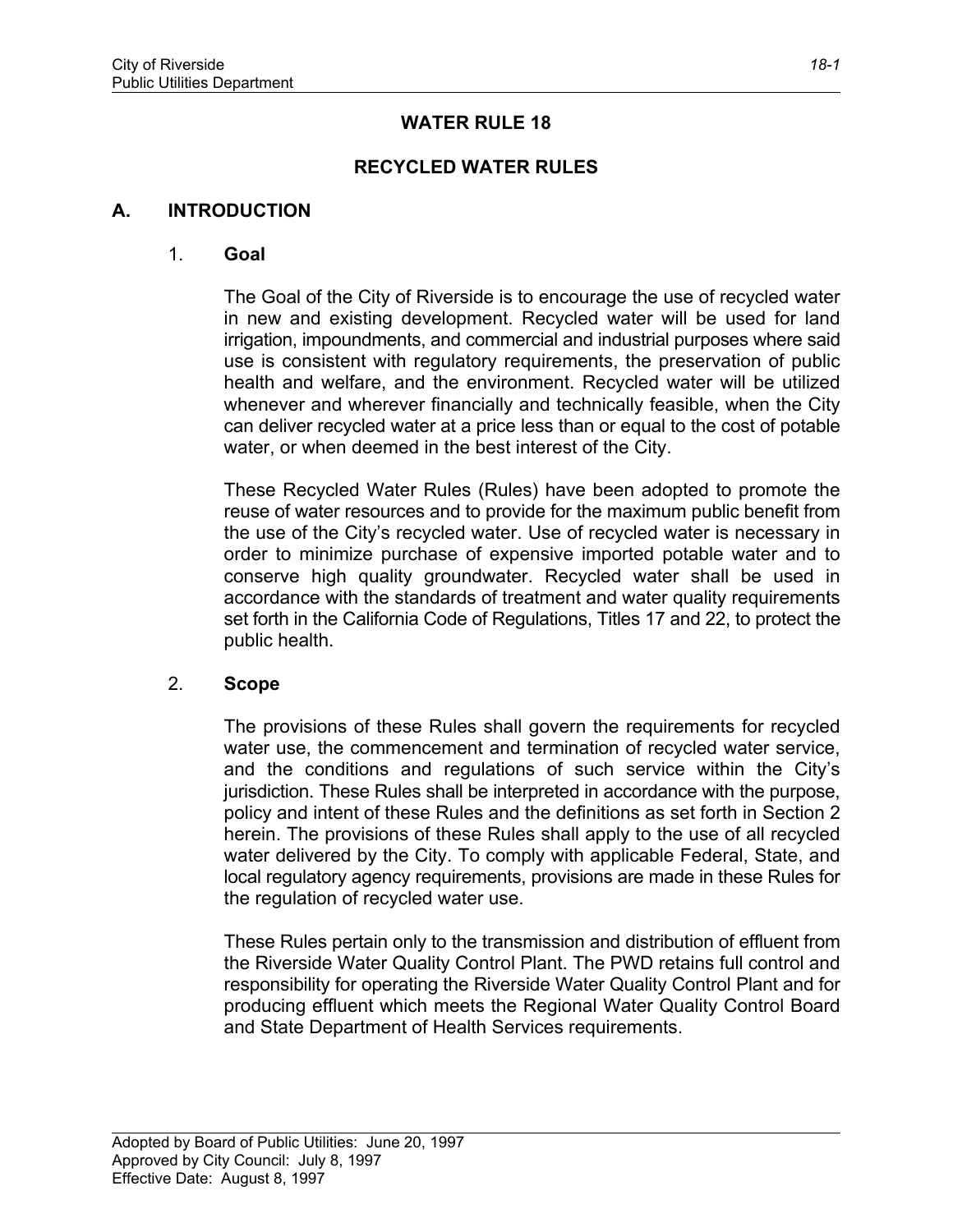## **B. DEFINITIONS**

### 1. **Definitions**

Unless the context specifically indicates otherwise, the meaning of the terms used in these Rules shall be as follows:

**"Agricultural Use"** - Recycled water used for the production of crops and/or livestock and the preparation of these products for market.

**"Air-gap Separation"** - A physical separation of at least double the diameter of the supply pipe between the free flowing discharge end of a potable water supply pipeline and an open or non-pressure receiving vessel, measured vertically above the overflow rim of the vessel. In no case shall the air gap be less than one inch.

**"Applicant"** - Any person, group, firm, partnership, corporation, association, or agency who applies for recycled water service under the terms of these Rules. An approved applicant becomes a user.

**"Application Rate"** - The rate at which recycled water is applied to a use area.

**"Approved Use Area"** - A site, with well-defined boundaries, designated in a user permit issued by the PUD to receive recycled water for an approved use and acknowledged by any and all applicable regulatory agencies.

**"As-Built Drawings"** - Record drawings that depict the completed recycled water service facilities as constructed or modified.

**"Automatic System"** - Automatic controllers, timers, valves, and associated equipment used to program irrigation systems for the application of recycled water.

**"Backflow"** - A flow condition, caused by a differential in pressure, that causes the flow of water or other liquids, gases, mixtures or substances into the distributing pipes of a water supply from any source or sources other than an approved water supply source. Backsiphoning is one cause of backflow. Backpressure is another cause.

**"Backup Facility Capacity Charge"** - A charge for water supply facilities including but not limited to production, transmission and storage facilities.

**"Board"** - The City of Riverside Board of Public Utilities.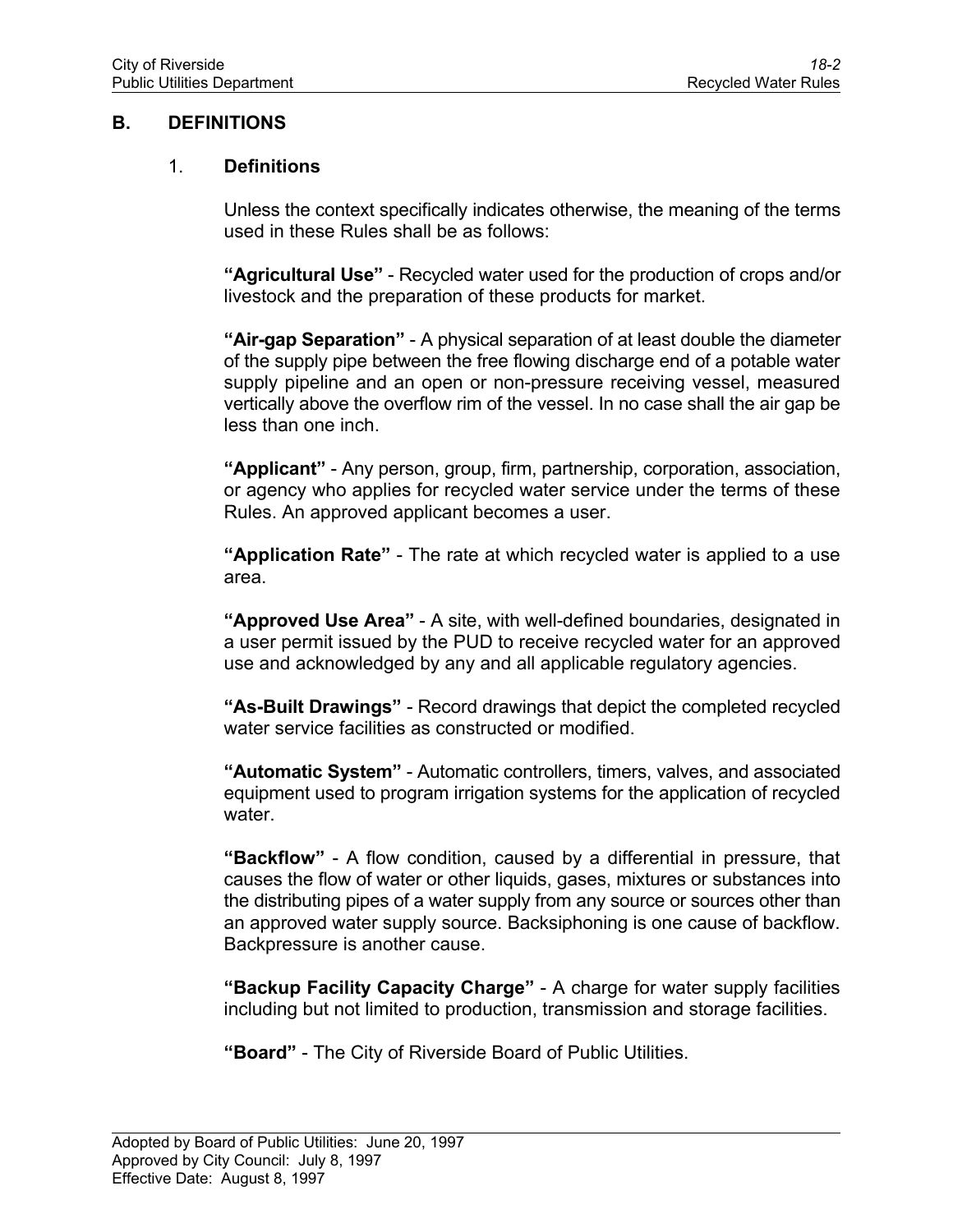**"City"** - The City of Riverside or designated employees of Public Utilities Department or Public Works Department as contained in the Interdepartmental Agreement.

**"Commercial Use"** - Any building for office or commercial uses with water requirements which include, but are not limited to, landscape irrigation, toilets, urinals and decorative fountains.

**"Commodity Charge"** *-* A charge imposed by the PUD for all recycled water used, whether such water use is estimated or is actually metered.

**"Cross-Connection"** - Any unprotected and/or unapproved connection or potential connection between any part of a water system used or intended to supply water for drinking purposes and any source or system containing water or substance that is not or cannot be approved as safe, wholesome and potable for human consumption.

**"Customer Service Valve"** - Valve at the terminus of the service connection, after the meter, which is the point of connection with the user's onsite facilities and may be operated by the user, per standard drawing detail.

**"Direct Beneficial Use"** - The use of recycled water which has been transported from the point of treatment to the point of use without an intervening discharge to waters of the State.

**"Distribution System Fee"** - A charge for facilities which comprise the distribution grid system including recycled water mains, valves and appurtenances which have been, or will be installed by or for the PUD.

**"Project Report"** - A report submitted detailing recycled water use area, plans, specifications and methods to be used by the Program Specialist for assuring that installation and operation of the system will not result in crossconnections.

**"Hose Bib"** - An outdoor faucet or similar device to which a common garden hose can be readily attached.

**"Industrial Process Water"** - Water for any industrial facility with requirements which include, but are not limited to rinsing, washing, cooling, circulation or construction.

**"Inspector"** - Any person authorized by the City to perform inspection of either onsite or offsite facilities prior to construction, during construction and during operation.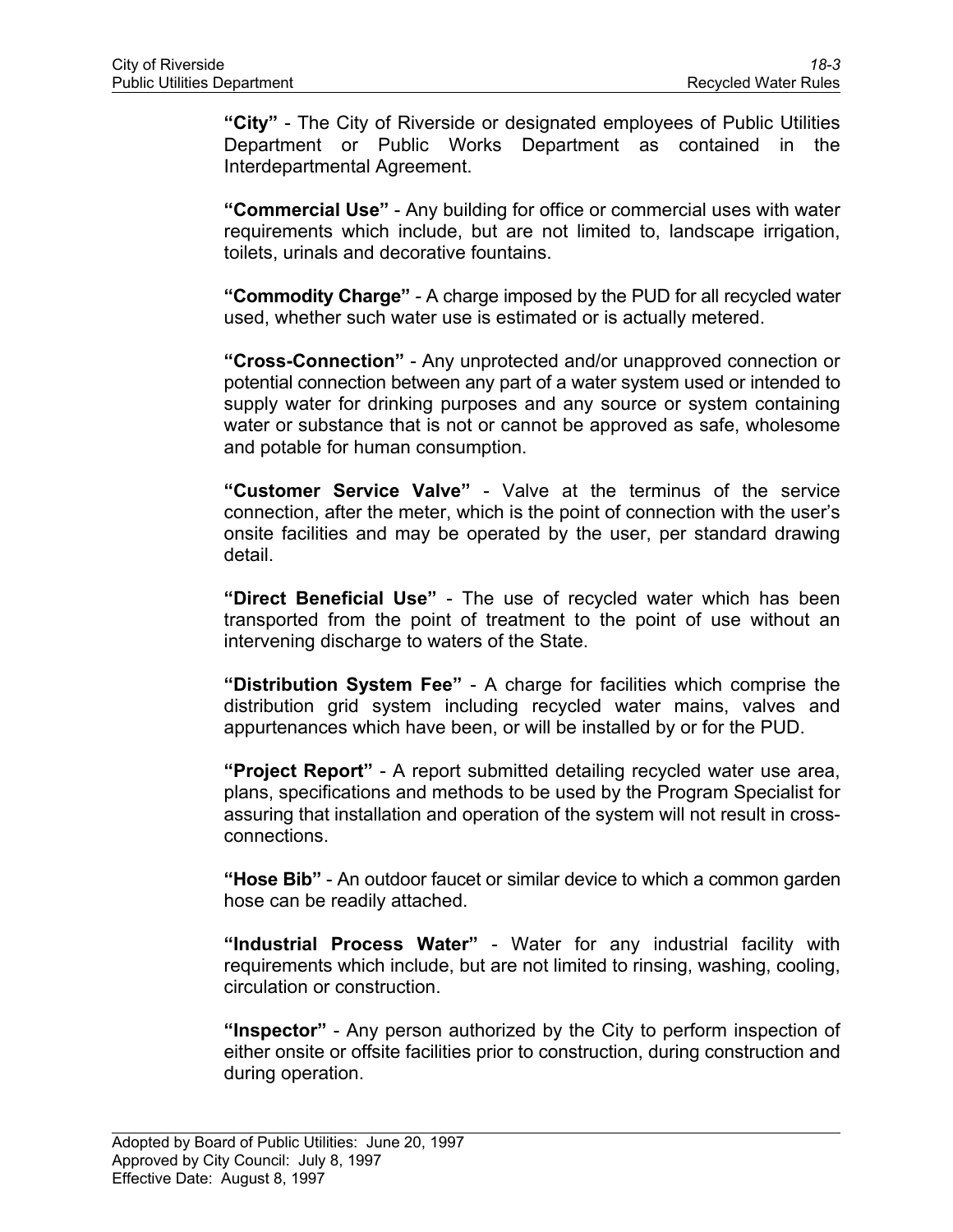**"Interdepartmental Agreement"** - An agreement between the Department of Public Utilities and Department of Public Works outlining the responsibilities of each department pertaining to recycled water.

**"Irrigation Use"** - An approved use of reclaimed (or recycled) water for landscape irrigation as defined for reclaimed water under Title 22, Division 4, Chapter 3, Article 4 of the California Code of Regulations.

**"Landscape Impoundment"** - A body of water containing (all or part) recycled water which is used for aesthetic or irrigation purposes and which is not intended for public contact or ingestion.

**"Non-Potable Water"** - Recycled wastewater and groundwater not meeting Federal, State and local drinking water standards.

**"Non-Potable Water Policy"** - Policy that covers not only recycled water but also groundwater that do not meet Federal, State or local drinking water standards.

**"NPDES Permit"** - National Pollutant Discharge Elimination System permit granted to the Riverside Water Quality Control Plant by the California Regional Water Quality Control Board, Santa Ana Region.

**"Offsite Facilities"** - Facilities under the control of the PUD, including recycled water pipelines, reservoirs, valves, connections, and other appurtenances beginning at the PUD service connection meter at the RWQCP and ending at the point of connection with the customer's facilities.

**"Onsite Facilities"** - Facilities under the control of the applicant, owner or customer including but not limited to residential or commercial landscape irrigation systems, and agricultural irrigation systems, beginning at the water service meter or meters.

**"Owner"** - Any holder of legal title, contract purchaser, or lessee under a lease with an unexpired term of more than one (1) year, of property for which recycled water service has been requested or established.

**"Potable Water"** - Water which conforms to the latest Federal, State and local drinking water standards.

**"Program Specialist"** - The designated individual(s) possessing current certification issued by the California-Nevada American Water Works Association for a Cross-Connection Control Program Specialist - Grade II.

**"PUD"** - shall mean the Public Utilities Department of the City of Riverside.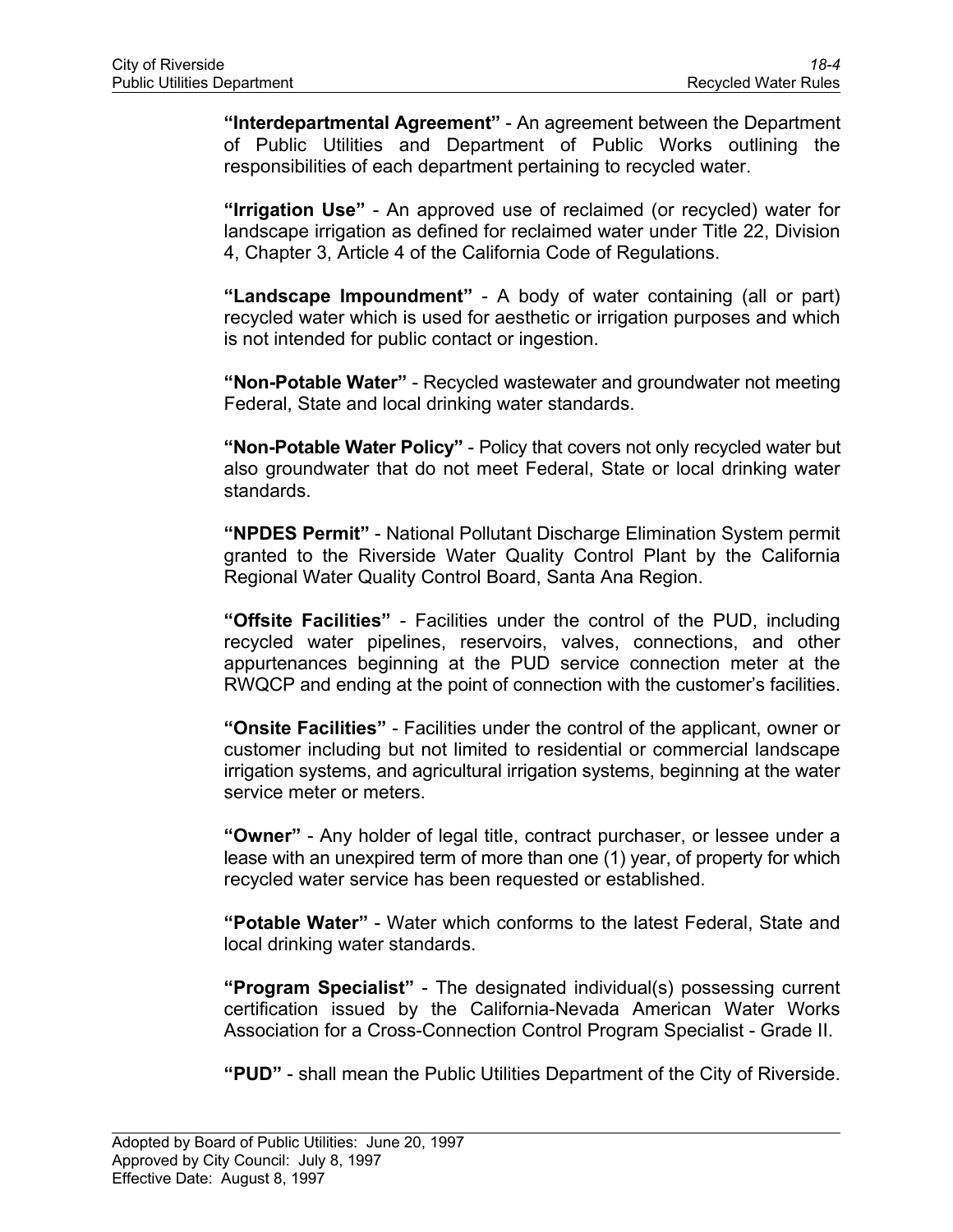**"PWD"** - shall mean the Public Works Department of the City of Riverside.

**"Quick Coupler Connection"** - An outdoor piping outlet to which a special piping attachment can be added to allow a common garden hose attachment to be used.

**"Reclaimed Water"** - As defined in Title 22, Division 4, Chapter 3, Environmental Health of the California Code of Regulations (Code) means water which, as a result of treatment of domestic/industrial wastewater is suitable for direct beneficial use or a controlled use that otherwise would not occur; such treatment of wastewater having been accomplished in accordance with the criteria for assurance of reliability, as set forth in the Code.

**"Recycled Water"** - Substitute term for reclaimed water as defined in Section 13050 of the California Water Code.

**"Recycled Water User Permit"** - A permit issued by the PUD to a recycled water service applicant after the satisfactory completion of the service application procedures set forth in these Rules. This permit constitutes a service agreement that legally binds the user to all conditions in these Rules and to any and all Regulatory Agency requirements.

**"Recreational Impoundment"** *-* A body of reclaimed water used for recreational activities including, but not limited to, fishing, boating and/or swimming. Allowable uses will depend on treatment level of the reclaimed water.

**"Reduced Pressure Principle Assembly"** *-* An assembly incorporating two or more check valves and an automatically operating differential relief valve located between the two check valves, a tightly closing shut-off valve on each side of the check valve assembly, and equipped with necessary test cocks for testing.

**"Regional Board"** - The California Regional Water Quality Control Board, Santa Ana Region.

**"Regulatory Agencies"** - Those public agencies legally constituted to protect the public health and water quality, such as the Federal EPA, California Department of Health Services, California Regional Water Quality Control Board, Riverside County Health Department, Department of Fish and Game, U.S. Army Corps of Engineers, and Riverside County Flood Control and Water Conservation District.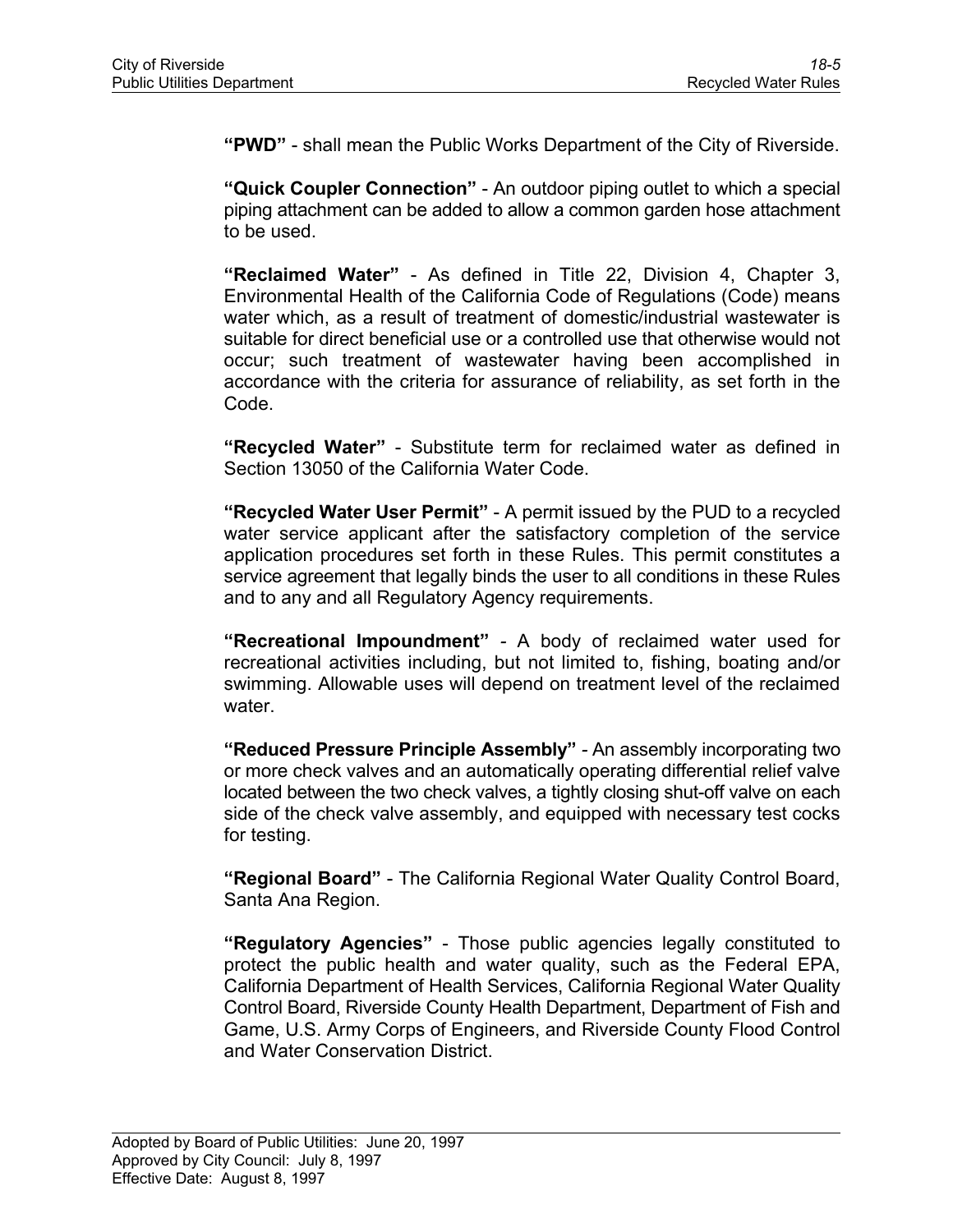**"Riverside Water Quality Control Plant (RWQCP)"** - City of Riverside Wastewater Treatment Plant located at 5950 Acorn Street.

**"Security Deposit"** - Monies required to be deposited with the PUD for the purpose of guaranteeing payment of monthly bills rendered for recycled water service.

**"Service"** - The furnishing of recycled water to a user.

**"Service Connection Fee"** - A charge imposed by and paid to the PUD to cover the installation costs of recycled water facilities to be paid for by the user/applicant as a condition prior to service.

**"Shall"** - means mandatory.

**"Supervisor"** - The Onsite Recycled Water Supervisor who shall be a qualified person designated by a recycled water user and approved by the PUD. This person shall be knowledgeable in the construction and operation of recycled water and irrigation systems and in the application of the Federal, State and local guidelines, criteria, standards, rules and regulations governing the use of recycled water.

**"Tertiary Effluent"** - secondary effluent which has been disinfected and filtered for purposes of removing a high percentage of pathogens and suspended solids. Allowable uses include body contact and irrigation of human food crops.

**"Title 17" and "Title 22"** - Title 17 and Title 22 of the California Code of Regulations.

**"User"** - Any person, persons or firm (includes any public utility, municipality or other public body or institution) issued a recycled water user permit by the PUD. The user and owner may be one and the same.

**"Violation"** - Noncompliance with any condition or conditions of these regulations and/or a user permit by any person, action or occurrence, whether willfully or by accident.

**"Water Utility"** - The City of Riverside Public Utilities Department, Water Division.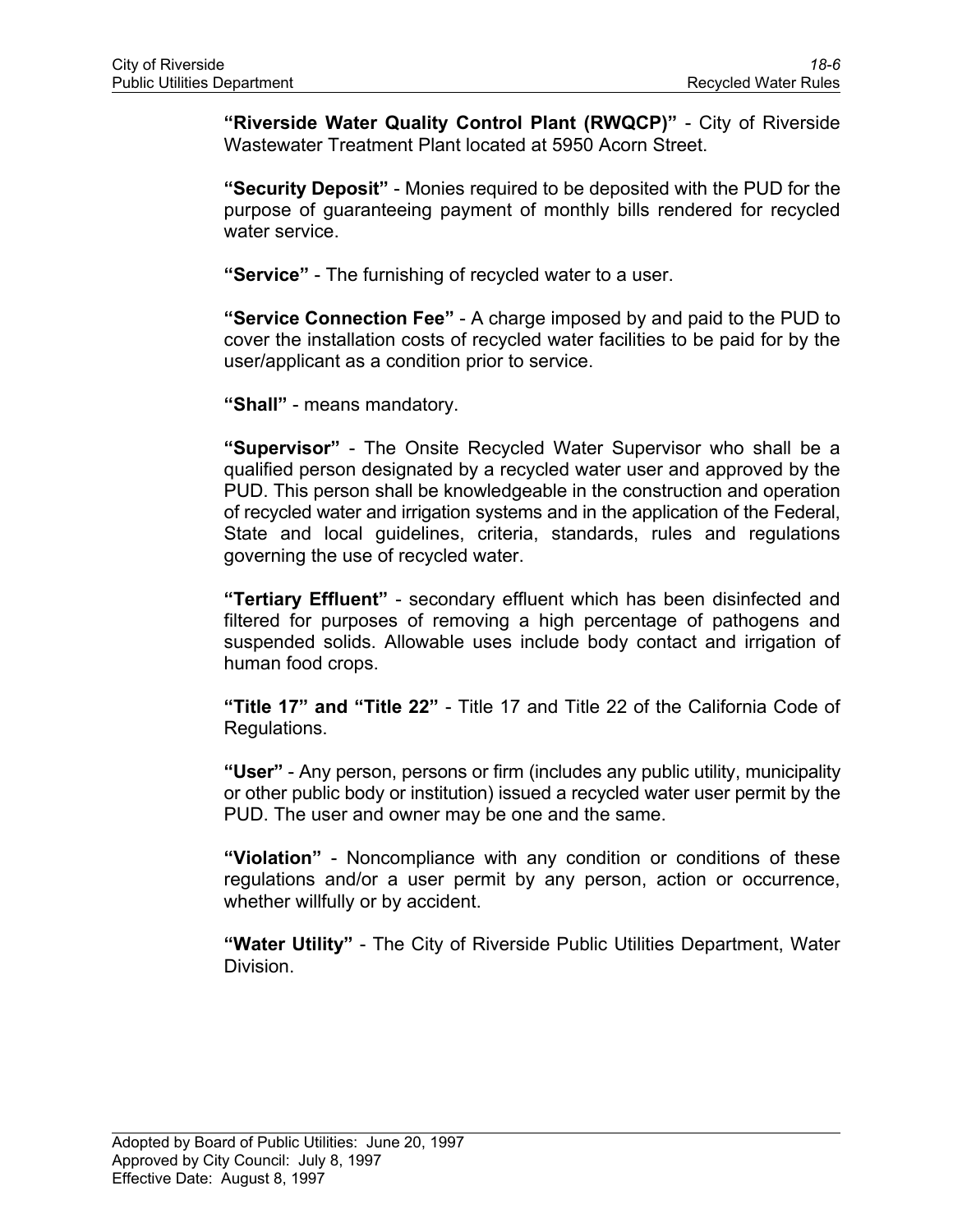## **C. GENERAL PROVISIONS**

### 1. **Administration**

Except as otherwise provided herein, the City shall administer, implement and enforce the provisions of these Rules. Any powers granted or duties imposed upon the City may be delegated by the City to persons acting in the beneficial interest of or in the employ of the City.

### 2. **Notice**

Unless otherwise provided herein, any notice required to be given by the City under these Rules shall be in writing and served in person or by first class, registered or certified mail. Notice shall be deemed to have been given at the time of deposit, postage prepaid, in a facility regularly serviced by the United States Postal Service.

## 3. **Confidentiality**

Information and data on a user obtained from reports, questionnaires, permit applications, permits, sample data, and monitoring programs and from inspections shall be available to the public or other governmental agency without restriction unless the user specifically requests and is able to demonstrate to the satisfaction of the City that the release of such information would divulge information, processes or method of productions entitled to protection as trade secrets of the user.

### 4. **Severability**

If any section, subsection, sentence, clause or phrase of these Rules is for any reason held to be invalid or unconstitutional, such decision shall not affect the remaining portions of these Rules. The Board hereby declares that it would have approved said regulations by section, subsection, sentence, clause or phrase thereof irrespective of the fact that any one or more sections, subsections, sentences, clauses or phrases be declared invalid or unconstitutional.

# 5. **Amendments**

These Rules may be amended by the Board at any regular or special meeting for cause determined by the Board or PUD staff and without the approval of any user and will be administered as such. Insofar as these Rules support portions of Titles 17 and 22, any amendments to those documents are also immediately incorporated in these Rules.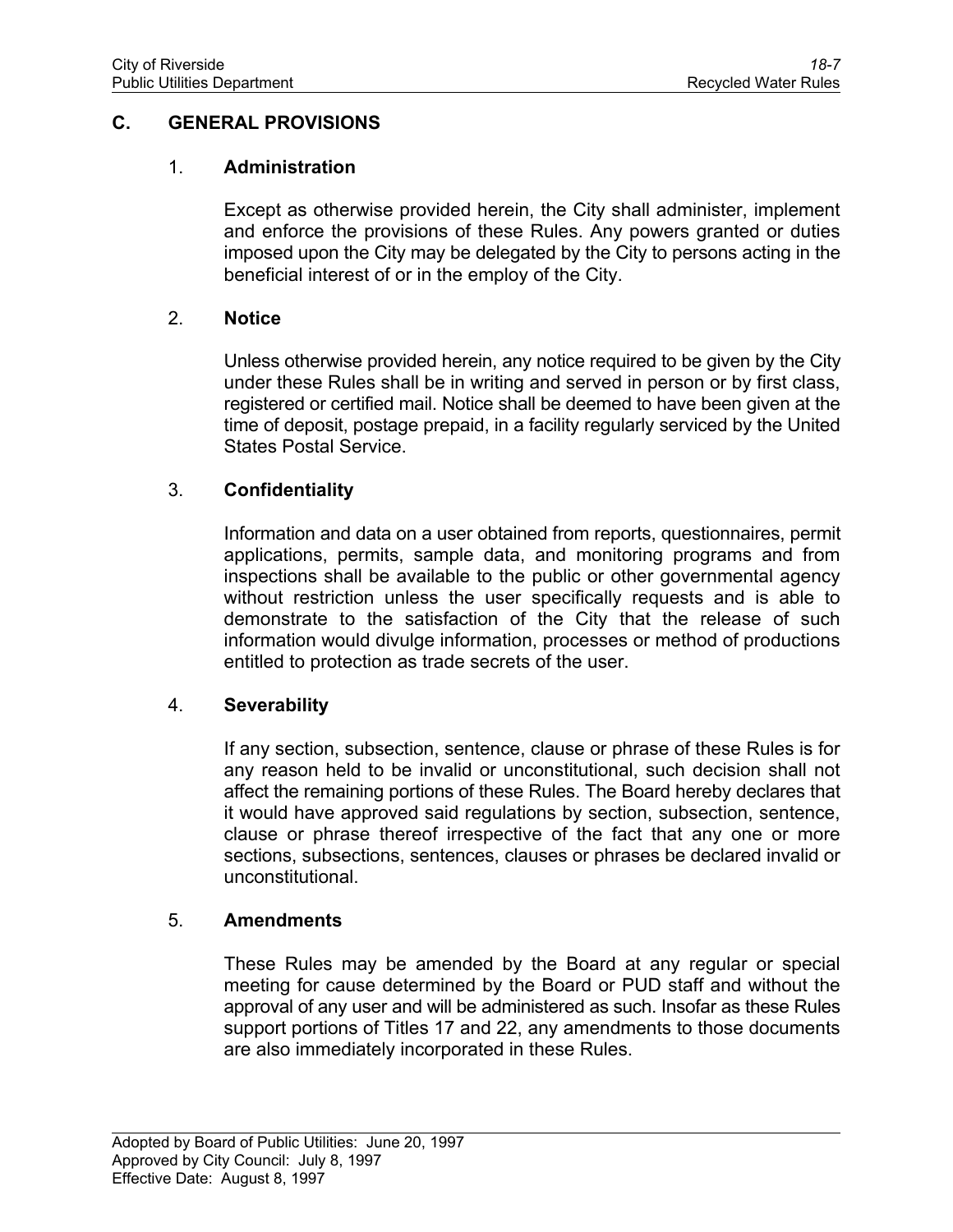## 6. **Service Area**

The regulations set forth herein pertain to recycled water service to lands and/or improvements lying within the legal boundaries of the Water Service Area of the City, unless otherwise stated.

## 7. **Protection of Public Health**

The City reserves the right to take any action with respect to the operation of the recycled water system and at such time as it deems proper to safeguard public health.

### 8. **Liability**

The City assumes no responsibility for the maintenance and operation of any onsite recycled water system beyond that which it retains with respect to violations of the regulatory agency requirements. The owner assumes all liability and responsibility of every other kind to the end that the City shall be kept whole and blameless at all times in any claim resulting from matters involving quantities, quality, time or occasion of delivery, or any other phase of the maintenance, operation and service of the owner's onsite facilities.

### 9. **Time Limits**

Any time provided in any written notice or any provision of these Rules may be extended only by a written directive of the PUD and upon showing of good cause.

# 10. **Damage to City's Equipment or Facilities**

No person shall enter, break, damage, destroy, uncover, deface or tamper with any temporary or permanent structure, equipment or appurtenance which is part of the City's recycled water, sewerage or storm drain system.

Any recycled water user who causes damage to the City's facilities, detrimental effects on treatment processes or any other damages including the imposition of fines by the State, Federal or other regulatory agencies on the City, shall be liable to the City for all damage occasioned thereby including, without limitation, administrative expenses. An administrative fee of 90 percent of City's costs shall be added to these charges and shall be payable within 30 days of invoicing by the City.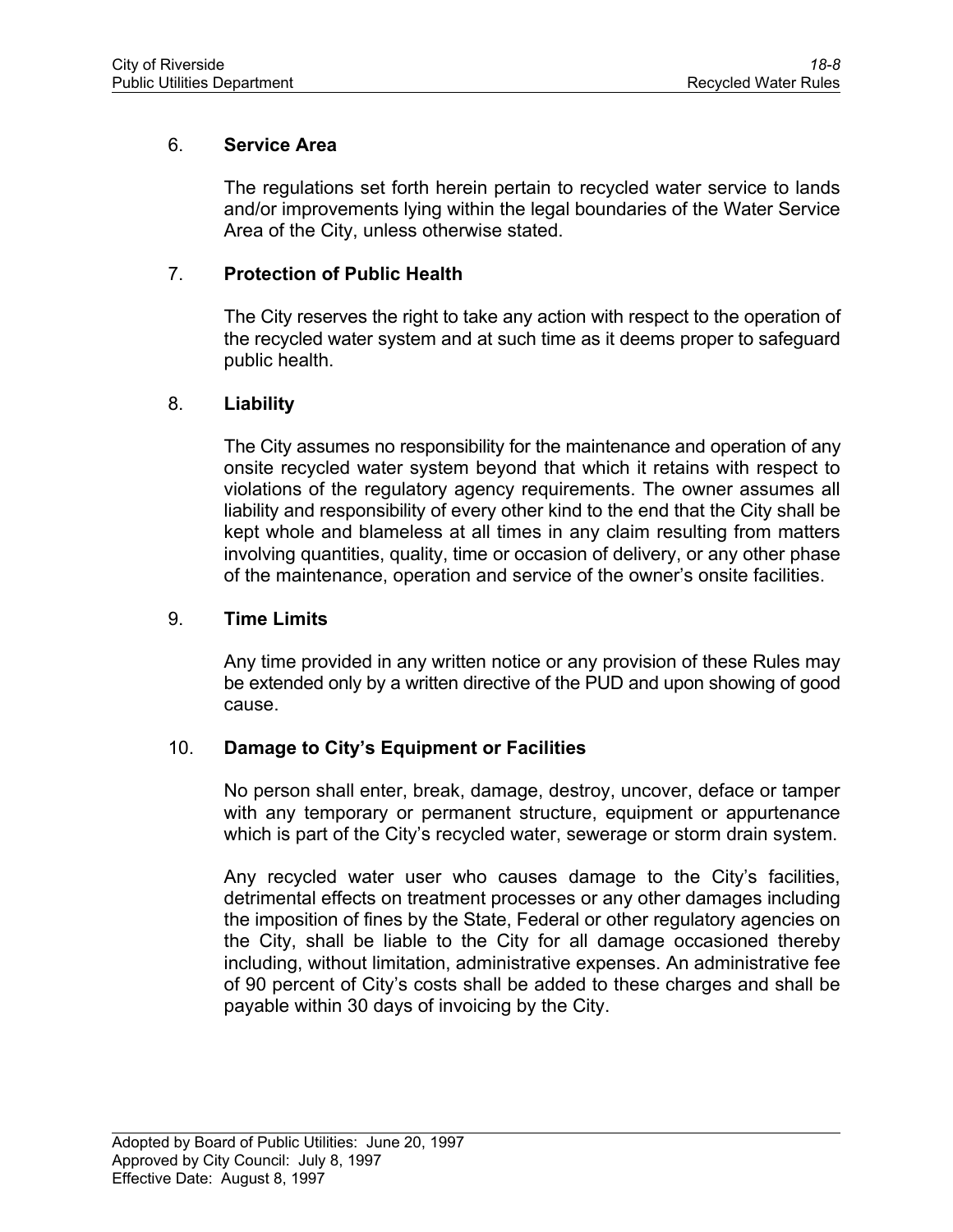# **D. COMMENCEMENT OF SERVICES**

#### 1. **General**

No person shall make connection to the recycled water facilities of the PUD without a recycled water user permit issued by the PUD.

### 2. **Application**

Persons desiring to obtain recycled water service shall make application for a recycled water user permit by providing such information as the PUD deems appropriate to evaluate the request including, but not limited to:

- a. Name, address and contact phone number for:
	- 1. Applicant
	- 2. Owner of property to be served
	- 3. Onsite recycled water supervisor
	- 4. System operator
- b. Legal description of property to be served.
- c. Map showing use area and location.
- d. Onsite usage plan.
- e. Scaled drawing delineating the subject service area, identifying location and size of all service connecting and delineating areas in which recycled water service is to be specifically excluded.
- f. Anticipated use and application rate.
- g. Signed application for recycled water user permit/waste discharge requirements.

Persons required to obtain recycled water service shall also make application for a recycled water user permit following the same procedure, within two weeks after notification by the City.

### 3. **Application Procedure**

a. An application for a permit shall be made in writing, signed by the applicant, owner, and customer, if they are not one and the same.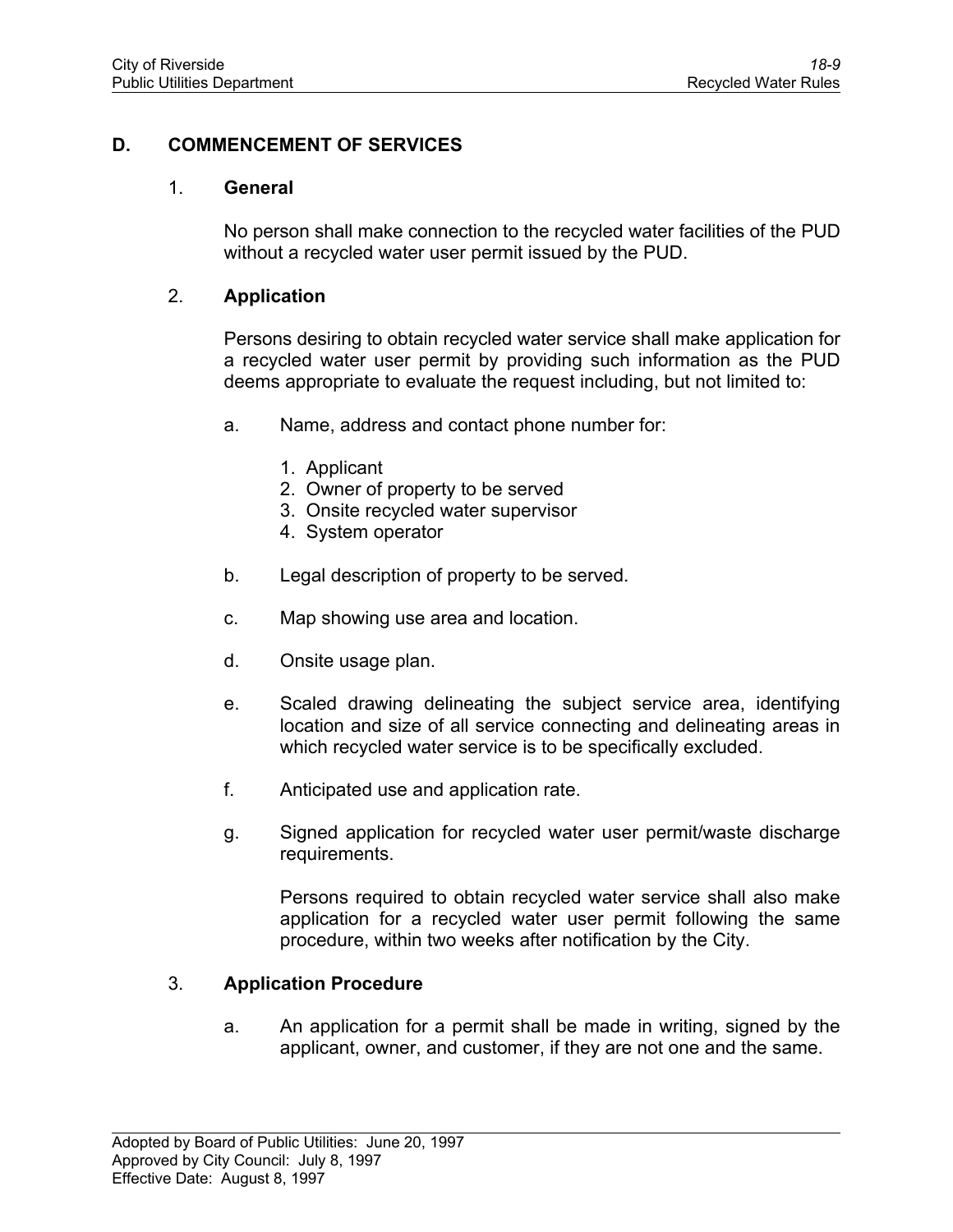- b. By signing the application, the owner/applicant will agree to comply with the requirements of any and all applicable Federal, State and local statutes, ordinances, regulations and other requirements. Current requirements will be available at the PUD office upon request.
- c. Upon receipt of an application, the PUD or its designated representative will review the application and may prescribe requirements in writing to the applicant as to the design of the facilities, the manner of construction, the manner of connection, the method of operation, the financial responsibility and the conditions of service.

# 4. **Permit/Agreement**

- a. The PUD shall issue a recycled water user permit upon review of the Project Report, approval of an application for recycled water service and completion of a recycled service agreement. The permit shall entitle the applicant to receive recycled water service upon the terms and conditions of these Rules.
- b. The permit/agreement shall include the following:
	- (1) Name and address of applicant;
	- (2) A drawing of the proposed system showing the location and size of all valves, pipes, outlets and appurtenances;
	- (3) A statement that no changes in the proposed system will be undertaken without application and approval of an amended permit;
	- (4) A statement recognizing potential penalties for violation of City rules and regulations; and
	- (5) Outline of the rate provisions, terms and conditions of service.
- c. A recycled water user permit will remain in effect unless:
	- (1) A change of ownership occurs;
	- (2) A change of user occurs;
	- (3) Use of recycled water changes; or
	- (4) A use violation has occurred which results in a service turn off.

# 5. **Project Report**

The applicant shall submit a report dealing with specific aspects of the project: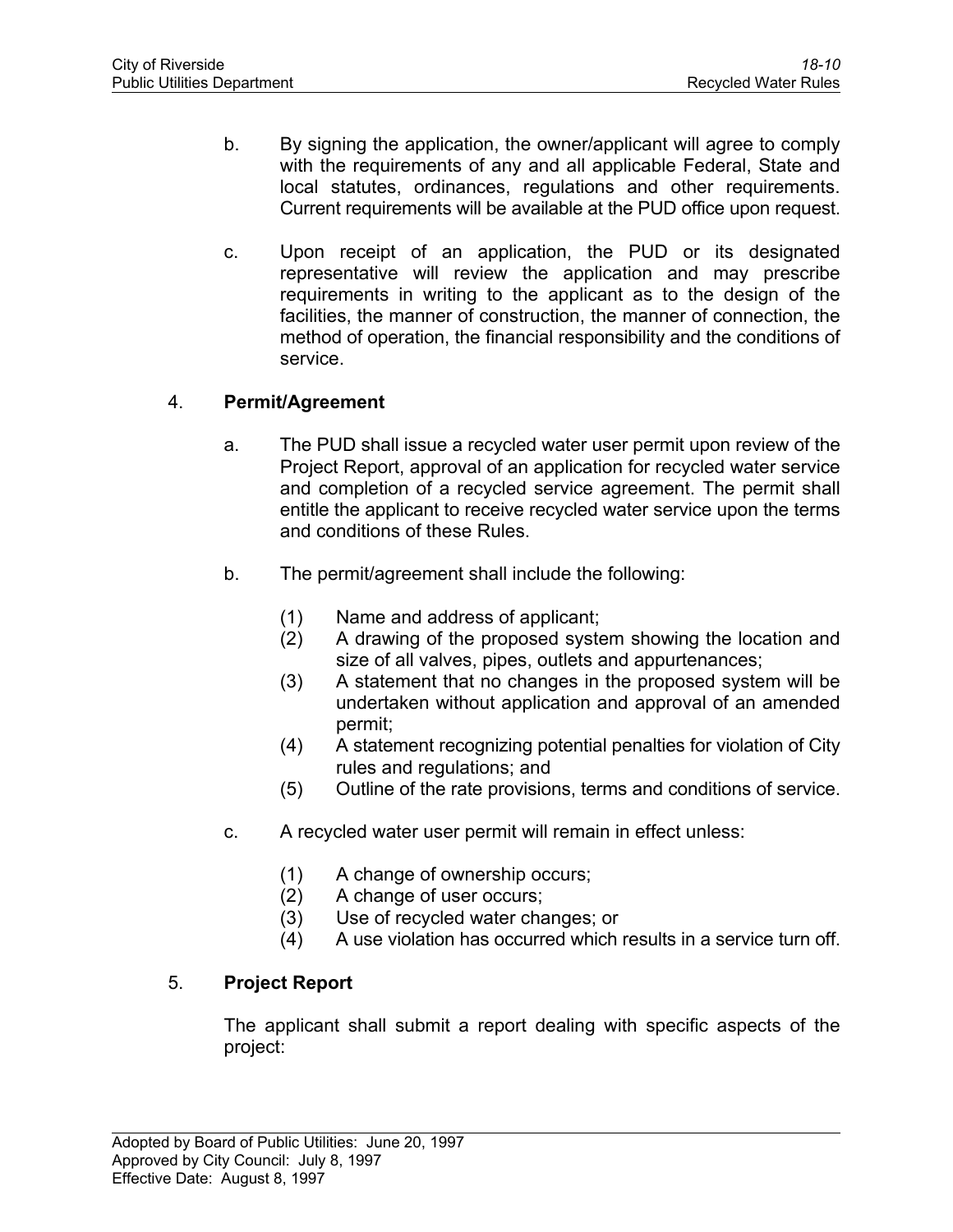- a. Detailed description of the intended area of use describing the following:
	- (1) Type, location and number of facilities within the project area intending to use the dual plumbed systems.
	- (2) The estimated daily average number of people to be served by each facility.
	- (3) The specific boundaries of the area to be served including a scaled map showing the location of each facility intending to use the dual plumbed systems.
	- (4) The individual(s) responsible for the operation of dual systems at each facility.
	- (5) The specific use for recycled water at each facility.
- b. Plans and specifications describing the following:
	- (1) Proposed piping systems to be used or installed.
	- (2) Piping locations of both the recycled and potable systems.
	- (3) Type and location of each outlet or plumbing fixture that will be accessible to the public.
	- (4) The assemblies and methods to be used at each service connection to prevent backflow of recycled water into the offsite water distribution system.
- c. A description of preventing the installation of a cross-connection.
	- (1) A method to be used by PUD to assure that the installation and operation of the dual plumbing system will not result in crossconnections between the recycled water system and the potable water system.
	- (2) A description of the testing method to be used by the Program Specialist to verify the lack of cross-connections every four years.

A new application and Project Report must be submitted to reinstate a permit canceled due to any of the above criteria.

# **E. FEES / DEPOSITS / RATES**

# 1. **Fees and Charges**

The applicant/owner shall be responsible for the installation of onsite facilities and shall reimburse the PUD for actual costs of labor, material and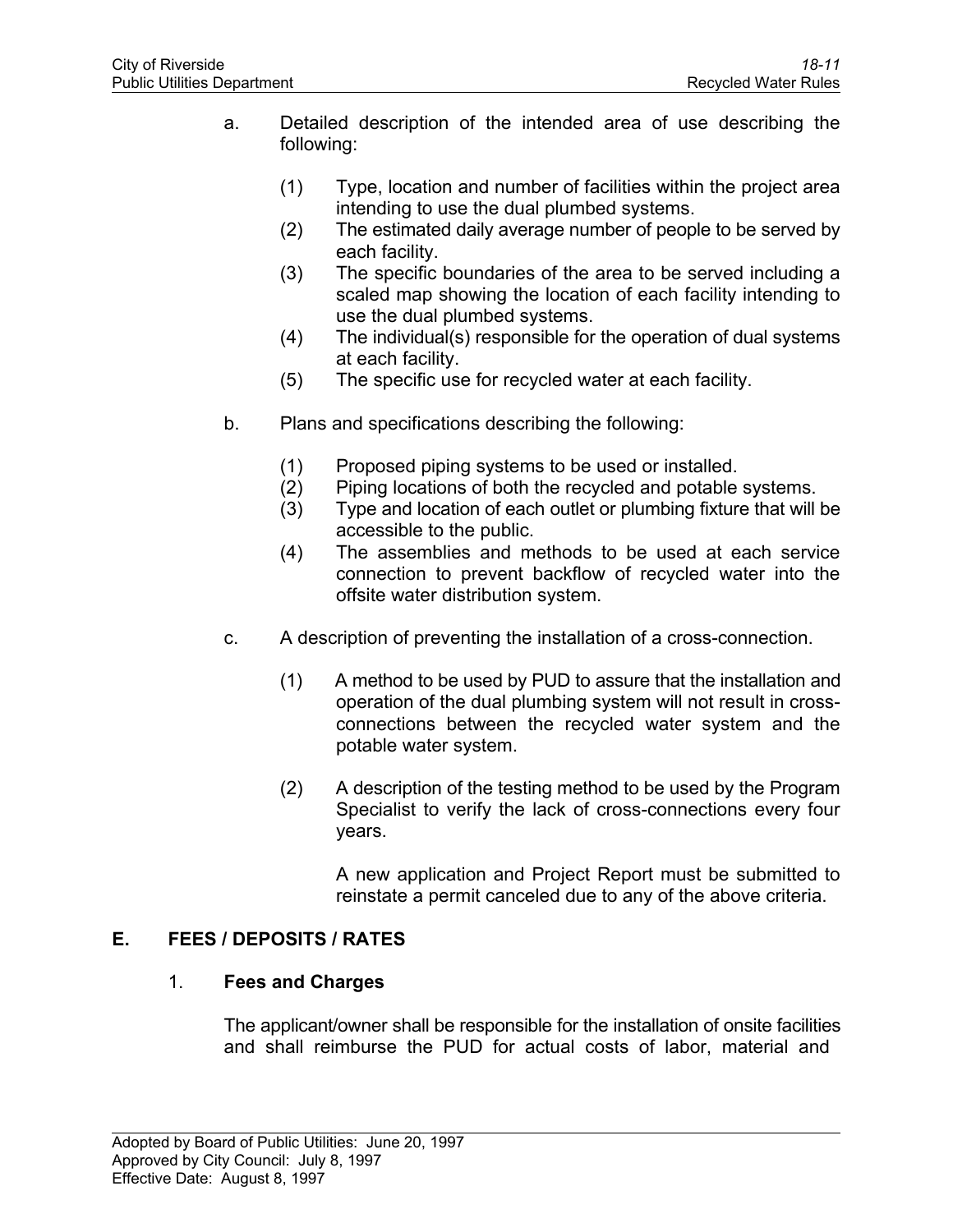equipment associated with the service connection as prescribed and designed by the PUD, and necessary offsite and onsite inspection services, and plan check fees as prescribed in the City's domestic Water Rules.

Annual Inspection and Shutdown Verification Testing Fees - Annual inspection and shutdown verification tests will be performed by the PUD for a fee associated with the actual cost of providing the service, or the customer may employ the services of a Cross-Connection Control Program Specialist possessing a valid certification from the California-Nevada American Water Works Association and acceptable to the PUD.

Commodity Charge - The rate for recycled water service shall be determined for each separate recycled water application/project based on the actual cost of service including any necessary offsite or onsite capital facilities financed by the PUD, appropriate cost of capital charges associated with Operations and Maintenance costs, administration and general expense, and fees/charges from other regulatory agencies.

# 2. **Security Deposit**

The PUD may require that an applicant, owner or user post a security deposit. Such amount shall not be less than the estimated cost of recycled water service for a two-month period, or such other amount determined by the PUD. Upon termination of the service, the security deposit will be applied to any outstanding charges on the account. Any resulting credit balance shall be refunded to the user.

# **F. CONDITIONS OF SERVICE**

# 1. **General**

No person shall use or make a connection to the City's recycled water facilities without first obtaining a Recycled Water User Permit. Such permit shall be in addition to any and all permits and conditions required by Federal, State, or local regulatory agencies.

Service will be provided within the City's Water Service Area which is contiguous to existing recycled water distribution lines for the uses specified herein. Service will be provided to property not contiguous to existing distribution lines if the distribution line is extended to the applicant's property as provided below.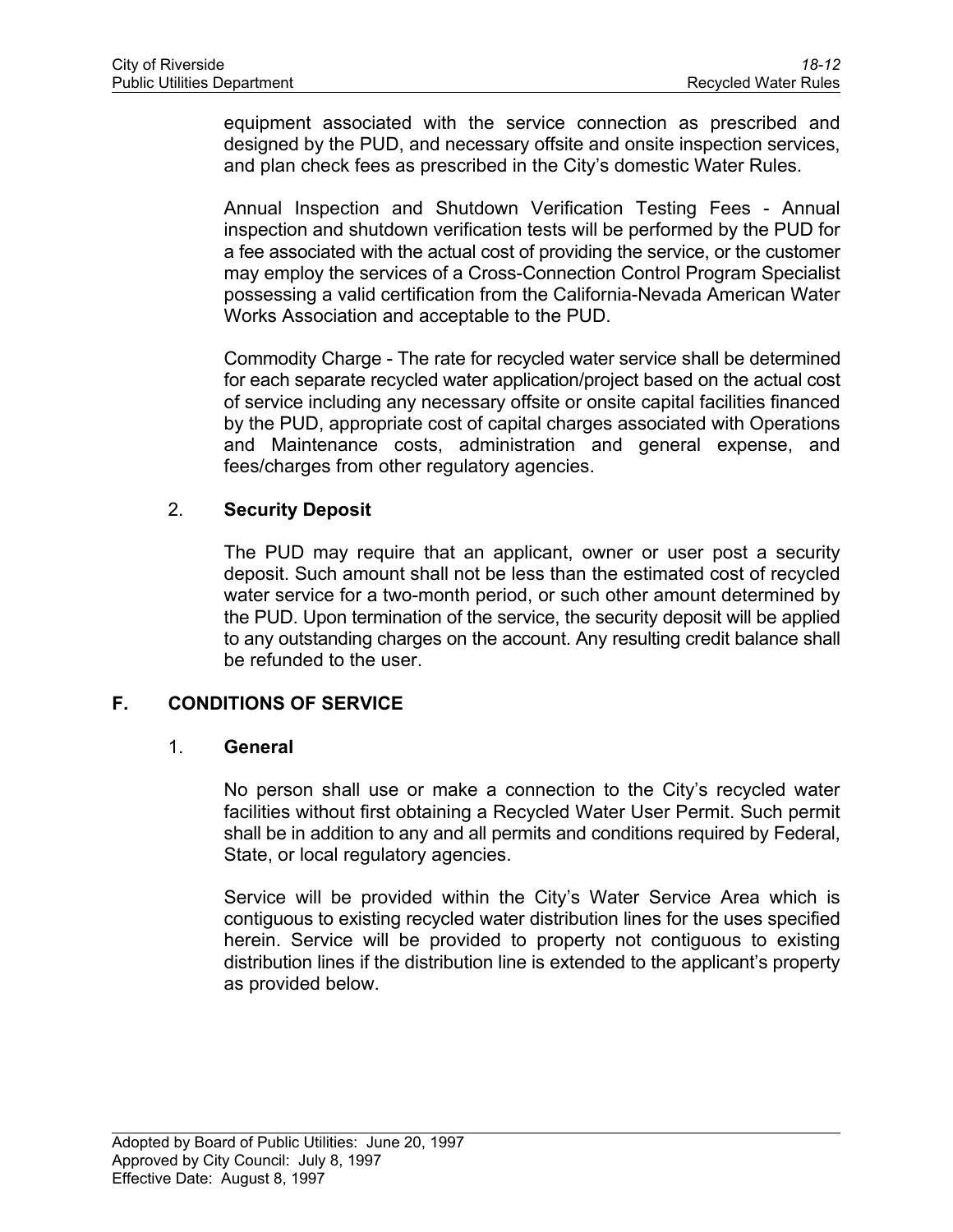## 2. **Service Connection**

- a. The PUD reserves the right to determine the size of the service line(s), the service location and conditions of backflow prevention assembly(s) for potable water service protection, in accordance herewith, and any and all other appurtenances to the service. The service line(s) shall be installed to a curb line or within a public right of way, abutting upon a public street, highway, alley, easement, lane or road (other than a freeway) in which are installed recycled water mains of the City.
- b. The PUD reserves the right to limit the area of land to be supplied by one service connection to one ownership. A service connection shall not be used to supply adjoining property of a different owner unless approved by the PUD.
- c. All recycled water use shall be metered, and all recycled water used on any premises where a recycled water meter is installed must pass through said meter. Users shall be held responsible and charged for all recycled water passing through the meters, unless otherwise specified.
- d. When property provided with a service connection is subdivided, such connection shall be considered as serving the lot or parcel of land that it directly or first enters. Additional mains and/or recycled water service lines will be required for all subdivided areas in accordance with these Rules.

### 3. **Limitations of Service**

- a. The City shall not be liable for any damage by recycled water, or otherwise resulting from inadequate capacity, defective plumbing, broken or faulty services, or recycled water mains; or any conditions beyond the control of the City. All applicants for recycled water service shall accept such conditions of pressure, as provided by the distribution system at the location of the service connection and to hold the City harmless from all damage arising from low pressure or high pressure conditions, or from interruptions of service.
- b. The City is not responsible for any condition of the recycled water itself, or any substance that may be mixed with or be in recycled water as delivered to any user, except as required by Title 22.
- c. All recycled water service will be on an interruptible basis, depending on the quantity and quality of the recycled water available, in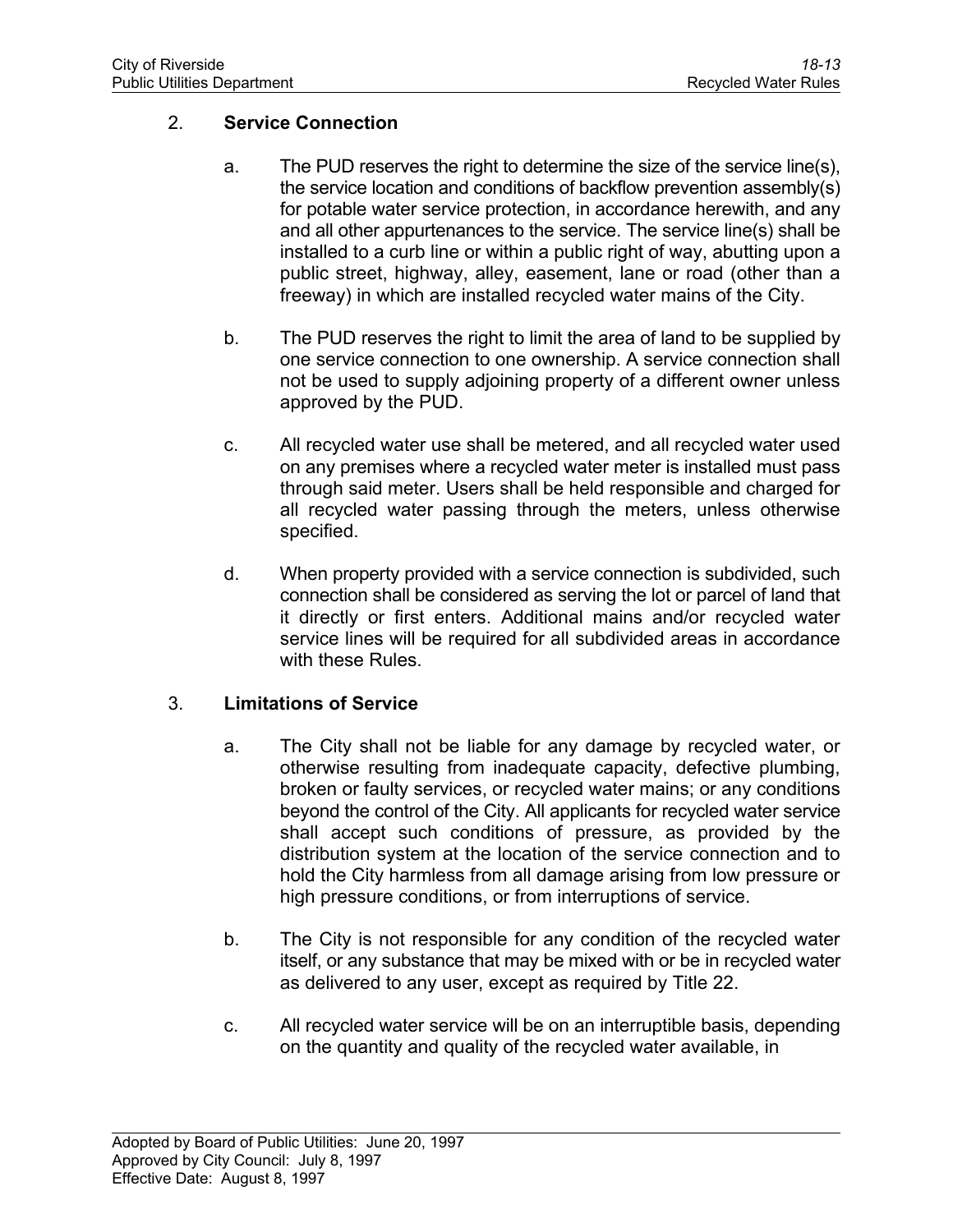accordance with the terms of the individual service agreement between the City and the user.

## 4. **Relocation of Recycled Water Service Line**

Should a service installed pursuant to the request of the applicant, owner, or customer be of the wrong size or installed at a wrong location or depth, the cost of relocation or removal shall be paid by the applicant, owner or customer. All services provided prior to final street improvements shall be considered temporary and the costs for all repairs or changes required to be performed by the PUD shall be paid by the applicant, owner or customer.

## 5. **Scheduling Recycled Water**

The City reserves the right to control and schedule the use of recycled water if, in the opinion of the City, scheduling is necessary for purposes including, but not limited to, the maintenance of an acceptable working pressure in the recycled water system and providing for reasonable safeguards in relation to public health.

## 6. **Emergency Connections to Potable Water System**

If, in the opinion of the City, an emergency exists whereby recycled water is not available, the Program Specialist may approve a temporary supply from the potable water system, delivered through an approved air-gap separation to the recycled water piping which complies with the requirements of Sections 7602(a) and 7603(a) of Title 17.

# **G. SERVICE CONTINUATION**

### 1. **General**

All offsite recycled water facilities and all onsite recycled water facilities shall be designed and constructed according to the requirements, conditions, and standards as adopted and revised by the Board from time to time, which documents are open for inspection in the PUD office, and by this reference are incorporated herein.

# 2. **Offsite Recycled Water Services**

Operation and surveillance of all of the City's offsite recycled water system facilities, including, but not limited to recycled water pipelines, reservoirs, valves, connections, supply interties, and other appurtenances beginning at the PUD service connection meter at the RWQCP and ending at the point of connection with the customer's facilities, shall be under the management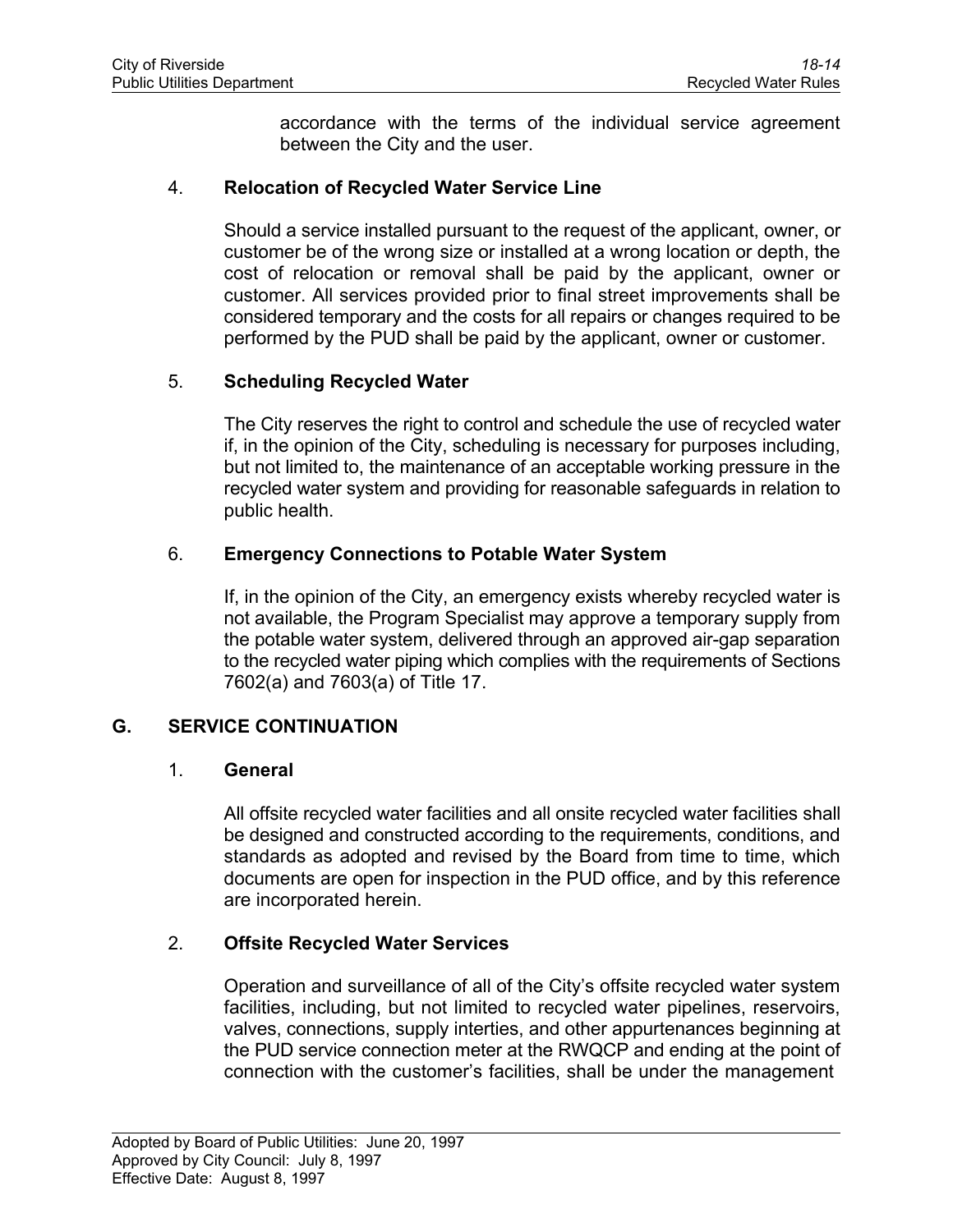and control of the PUD. No other persons except authorized employees of the PUD shall have any right to enter upon, inspect, operate, adjust, change, alter, move, or relocate any portion of the foregoing, or any of the City's property. If such should occur, all charges and penalties shall be applicable and collected. Such action may also be in violation of any and all applicable Federal, State, and local statutes, ordinances, regulations, and other requirements and subject to a service turn-off.

# 3. **Onsite Recycled Water Services**

- a. The operation and maintenance of onsite recycled water distribution facilities are the responsibility of the applicant, owner, or customer.
- b. The operation and maintenance of all onsite recycled water system facilities, including but not limited to landscape irrigation systems, agricultural irrigation systems, systems utilized in relation to use of recycled water for industrial process or construction purposes, or recreational impoundment systems using the City's recycled water, shall be under the management of a Supervisor designated by the applicant, owner, or customer and approved by the PUD. Designated duties of the Supervisor include the responsibility for the crossconnection control program on the water user's premises. This Supervisor shall review the installation and revision of pipelines and equipment to assure that there are no cross-connections. The PUD may, from time to time, require that a Supervisor obtain instruction in the use of recycled water, such instruction being provided by or approved by the PUD. The Supervisor shall report to the City and local health department any incident of backflow of recycled water into the potable water system within 24 hours of the incident.
- c. The PUD shall monitor and inspect the onsite recycled water system, and for these purposes shall have reasonable access. Where necessary, keys and/or combinations shall be issued to the PUD to provide such access.
- d. The applicant, owner, or customer shall have the following responsibilities in relation to operation of onsite facilities:
	- (1) To make sure that all operations personnel are trained and familiarized with the use of recycled water.
	- (2) To furnish their operations personnel with maintenance instructions, irrigation schedules, and as-built drawings to ensure proper operation in accordance with the onsite facilities design and these Rules.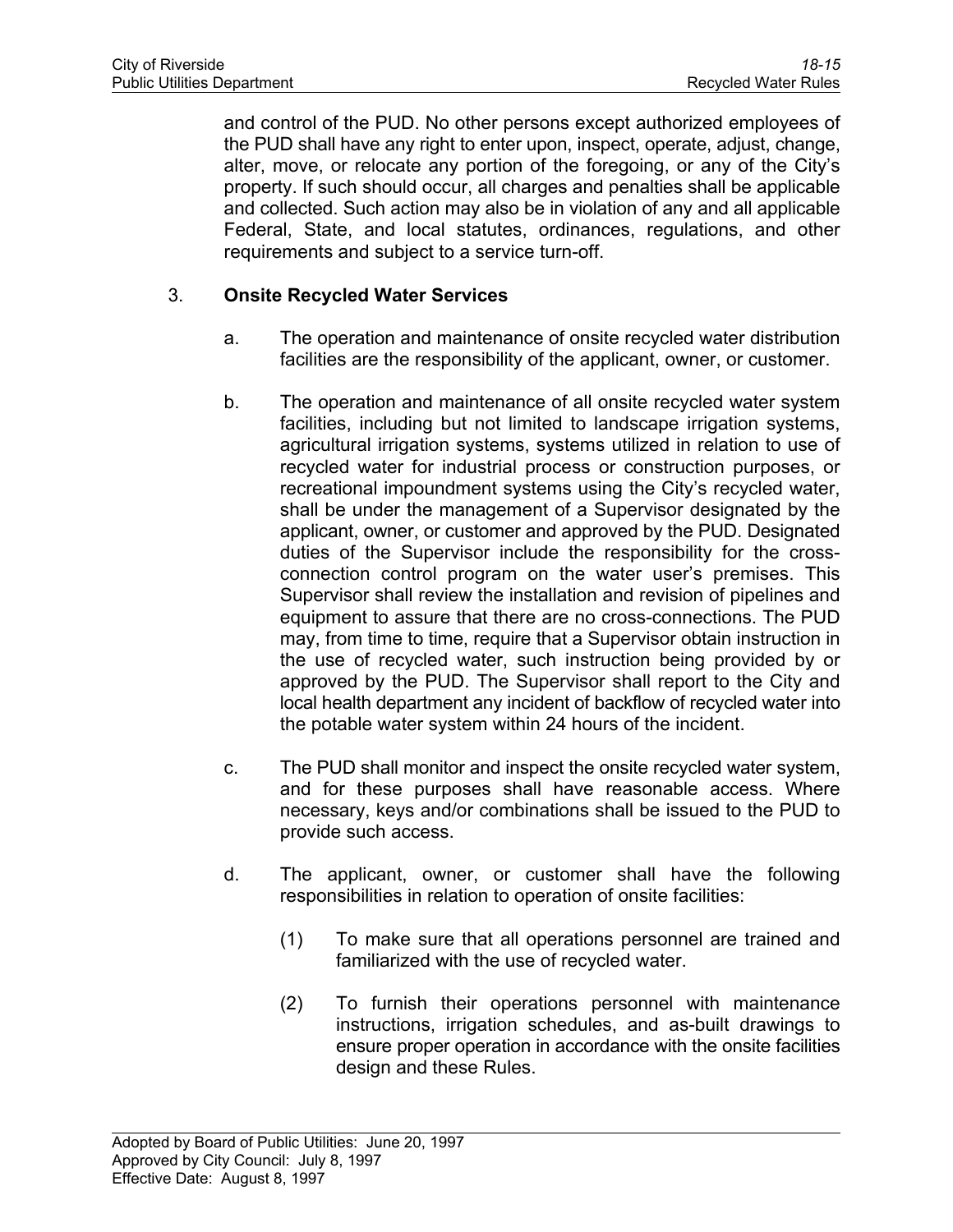- (3) To prepare and submit to the City one (1) set of as-built drawings on mylar.
- (4) To notify the PUD of any and all updates or proposed changes, modifications, or additions to the onsite facilities, which changes shall be approved by the PUD and shall be designed and constructed according to the requirements, conditions, and standards set in these Rules. Changes, modifications or additions must be submitted to the PUD for plan check and approval prior to construction. The construction shall be inspected by the PUD, and revised as-built drawings and controller charts shall be approved by the PUD.
- (5) To operate and control the system in order to prevent direct human consumption of recycled water and to control and limit runoff. Operation and control measures of specific prohibitions shall include but not be limited to the following:
	- (a) **Runoff Conditions** Conditions that directly or indirectly cause a runoff outside of the approved use area, whether by design, construction practice, or system operation, are strictly prohibited. Sprinkler head alignment shall not allow spray to be directed outside the boundaries of the approved use area.
	- (b) **Windblown Spray Conditions** Conditions that directly or indirectly permit windblown spray to pass outside of the approved use area, whether by design, construction practice, or system operations, are strictly prohibited.
	- (c) **Unapproved Uses**  Use of recycled water for any purposes other than those explicitly approved in the currently effective user permit issued by the PUD and without the prior knowledge and approval of the appropriate regulatory agencies is strictly prohibited.
	- (d) **Cross-Connections** Cross-connections, as defined herein and by Title 17, resulting from the use of recycled water or from the physical presence of recycled water service, whether by design, construction practice, or system operation, are strictly prohibited. A detected cross-connection will result in an immediate termination of both the potable water service and the recycled water service until the cross-connection is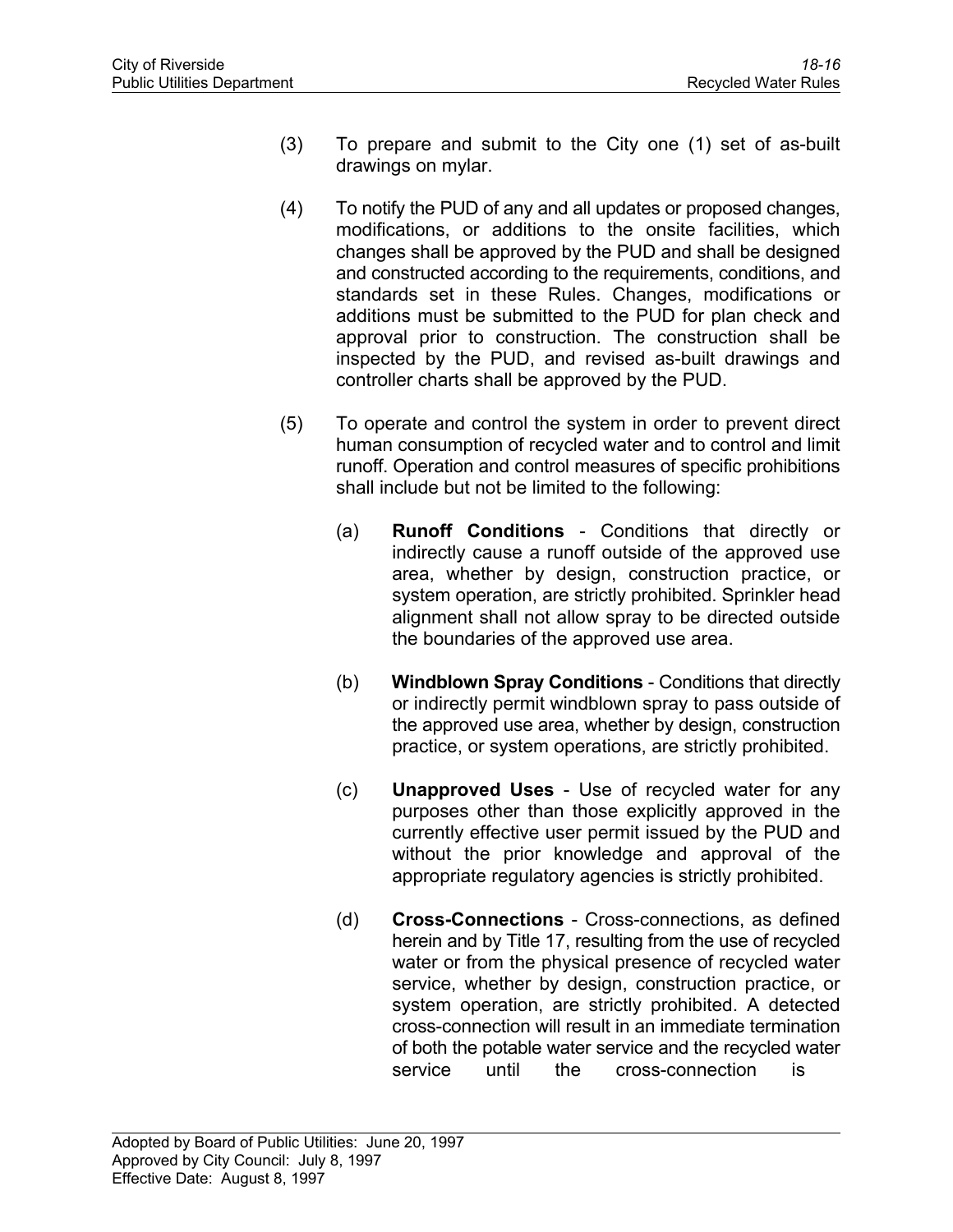located and eliminated to the satisfaction of the PUD Program Specialist.

- (e) **Hose Bibs** Use or installation of hose bibs on any onsite irrigation system presently operating or designated to operate with recycled water, regardless of the hose bib construction or identification, is strictly prohibited.
- (f) **Unprotected Public Facilities** Facilities that may be used by the General Public including, but not limited to, eating surfaces and playground equipment, and located within the approved use area designated by the user permit, shall be protected by an appropriate separation from contact with recycled water, whether by windblown spray or by direct application through irrigation or other approved use. Lack of such protection, whether by design, construction practice, or system operation, is strictly prohibited.
- (g) **Unprotected Drinking Fountains** Any and all drinking water facilities located onsite shall be protected from direct or windblown recycled water spray.
- (h) **Fire Hydrants** Use or installation of fire hydrants on any onsite system that is in current use or is designed to operate with recycled water, regardless of the fire hydrant construction or identification, is strictly prohibited.
- (i) **Ponding** Irrigation with recycled water should be controlled to prevent ponding and runoff unless approved by the City, otherwise it is strictly prohibited.
- (j) **Periods of Operation** The operation of the irrigation system shall be during periods of minimal use of the approved use area by the general public. Such periods of operation shall remain within any general period of recycled water irrigation operation specified by the City. Irrigation should be restricted to times when the area has least human contact.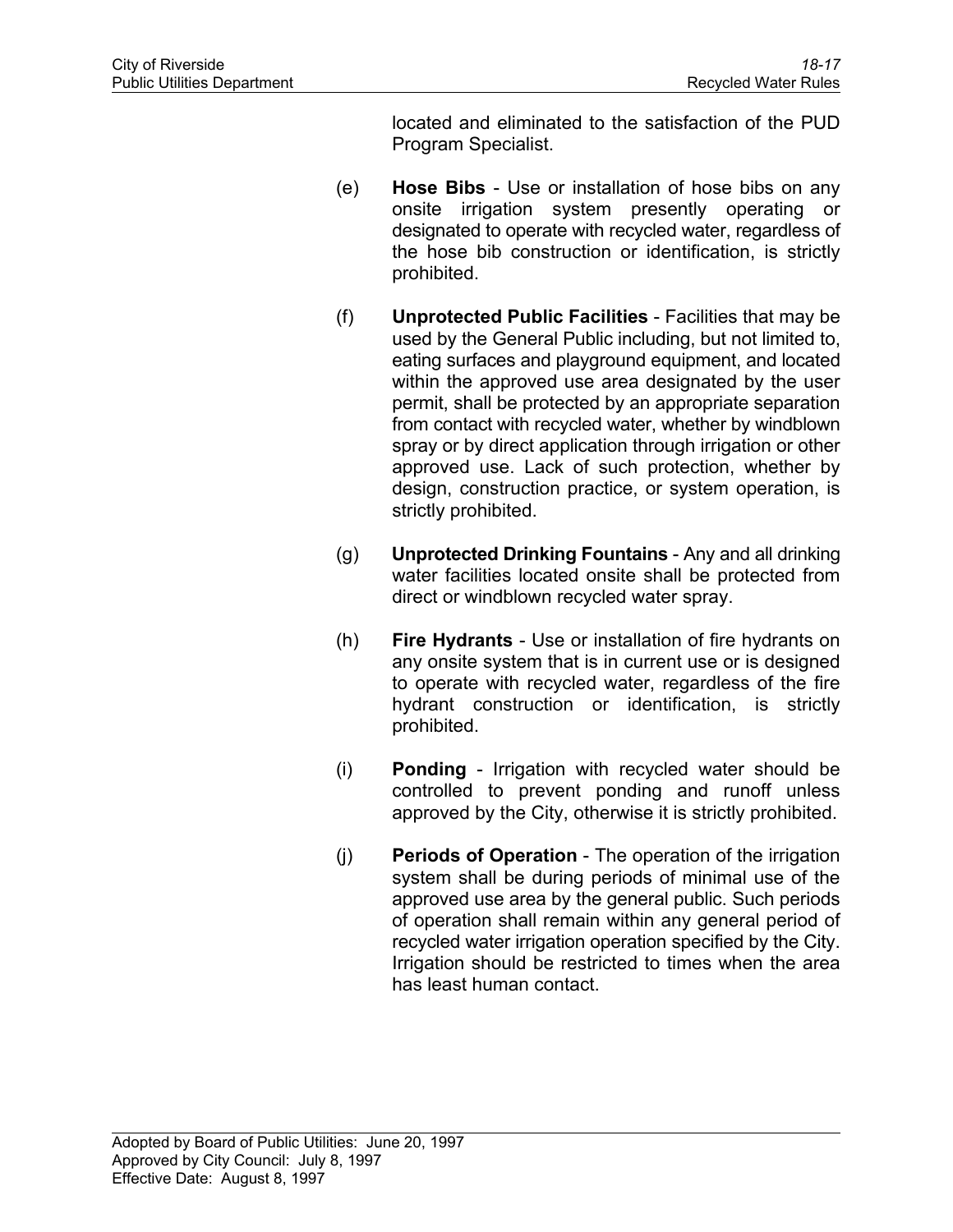- (6) To ensure that the recycled water facilities remain in compliance with these Rules.
- (7) To comply with any and all applicable Federal, State, and local statutes, ordinances, regulations, contracts, rules and regulations, and all requirements prescribed by the City. In the event of violation, all charges and penalties shall be applied and collected.

# 4. **Meter Testing**

If a recycled water meter fails to register during any period, or is known to register inaccurately, the customer shall be charged with an average daily consumption at the same season shown by the reading of the meter when in use and registering accurately. Any customer may demand that the meter through which recycled water is being furnished be examined and tested by the PUD for the purpose of ascertaining whether or not it is correctly registering the amount of recycled water being delivered through it. Such demand shall be in writing and shall be accompanied by a deposit equal to the potable bi-monthly service fee for a same sized meter.

Upon receipt of such demand and deposit, the PUD will have the meter examined and tested and, if upon such test the meter shall be found to register over two percent (2%) more water than actually passes through it, the meter shall be properly adjusted or another meter substituted therefor, the deposit shall be returned, and the recycled water bill for the current month will be adjusted proportionately. If the meter should be found to register not more than two percent (2%) more water than actually passes through it, the deposit shall be retained by the PUD to offset the expense of making the test.

### 5. **Records**

The user shall maintain as-built drawings of the use area showing all buildings, domestic and recycled water facilities, the sewage collection system, etc. Drawings shall be updated as modifications are made. The user shall keep a copy of the drawings on site and present them to the City as needed.

### **H. PROTECTIVE MEASURES**

# 1. **General**

Recycled water may be used for any purpose permitted by Federal, State and local regulations provided that all such use is in accordance with these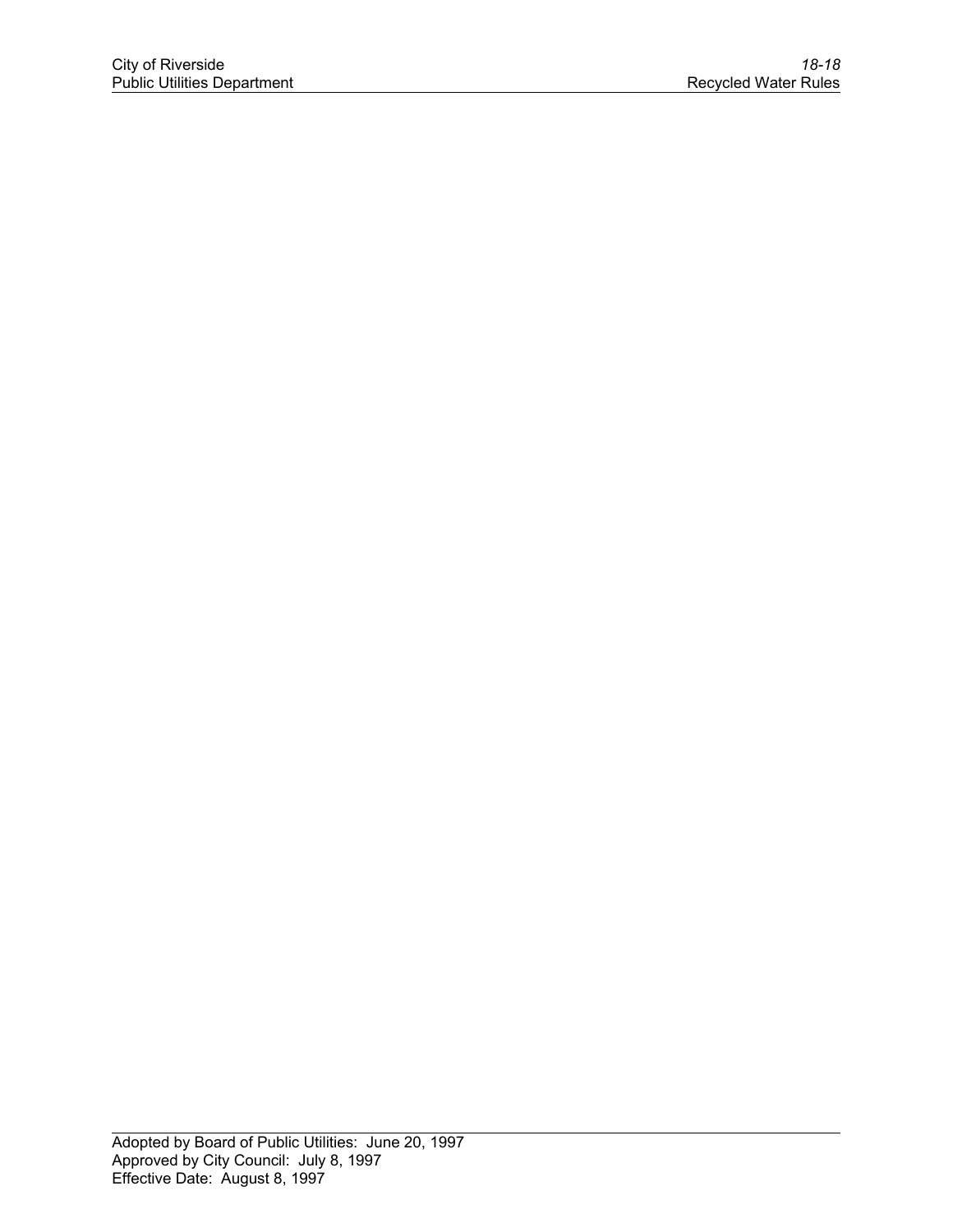Rules and the City's NPDES Permit (Regional Board Order No. 95-18- NPDES-CA-0105350) and provided further that:

- a. The design and construction of the recycled water system shall be approved by the PUD.
- b. The applicant shall execute a service agreement to receive such water and use it only for approved purposes.
- c. Violation of permit conditions will result in a notice of violation, fines and/or termination of service, depending on the severity of violation.

# 2. **System Design Requirements**

- a. Recycled water distribution and transmission system piping shall comply with the design requirements contained in the California-Nevada Section AWWA publication "Guidelines for Distribution of Recycled Water" and AWWA publication "Dual Water Systems (M-24)".
	- (1) All piping, valve boxes, valves and outlets shall be marked to differentiate recycled water from domestic or other water using purple piping, Pantone #512, or purple labeling.
	- (2) All recycled water controllers and valves shall be appropriately tagged to warn the public and employees that the water is not safe for drinking.
- b. All recycled water valves, outlets, quick couplers, and sprinkler heads shall be of a type or secured in a manner that only permits operation by personnel authorized by the user.
- c. Notification shall be provided to inform the public that recycled water is being used. The notification shall include the posting of conspicuous warning signs with proper wording of sufficient size to be clearly read.
- d. An air-gap separation or reduced pressure principle device as determined by the Program Specialist shall be provided at all domestic water service connections to properties having a recycled water service connection.
- e. There shall be no connection between the potable water supply and piping containing recycled water.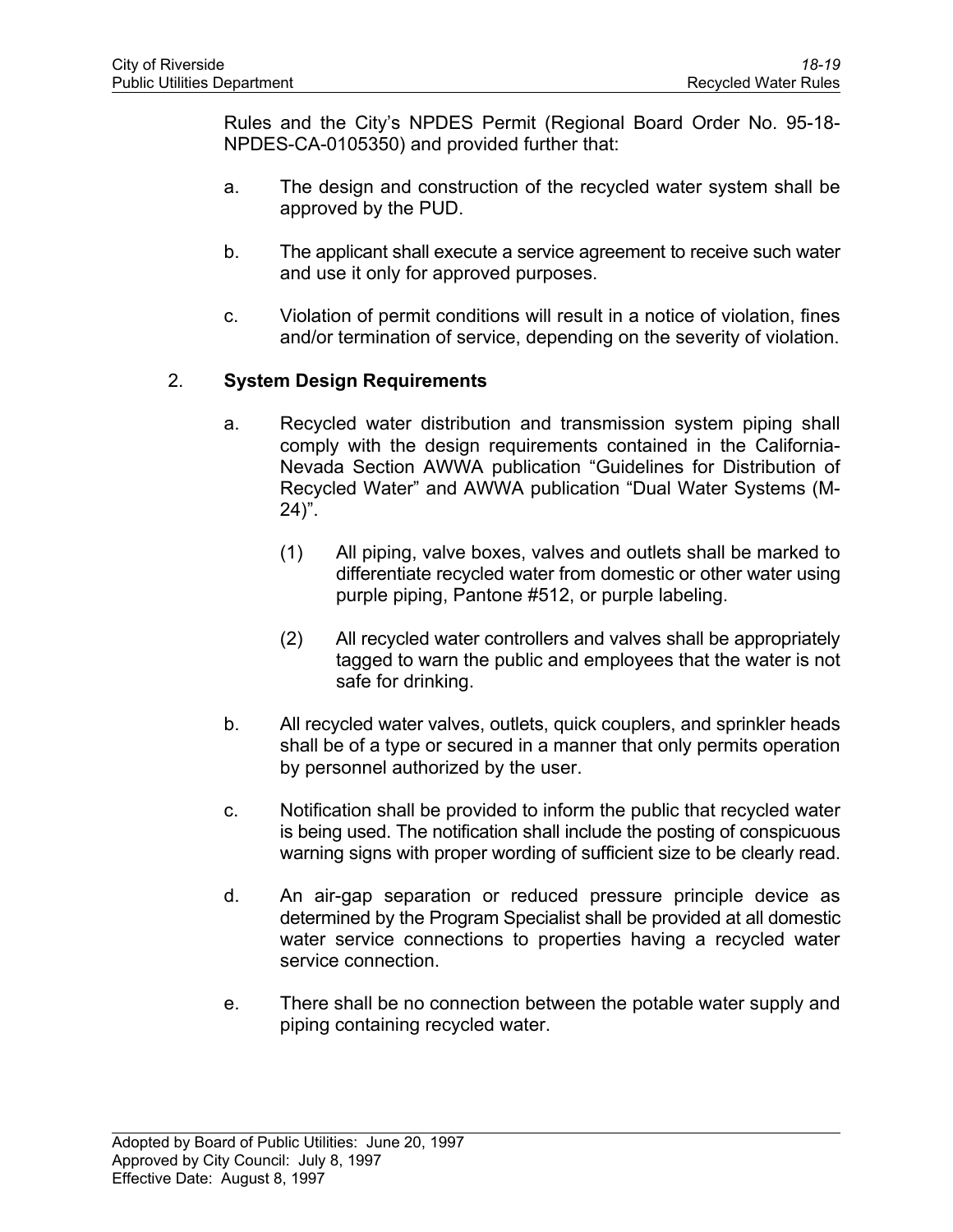- f. Adequate measures shall be taken to prevent the breeding of insects and other vectors of health significance, and the creation of odors, slimes or unsightly deposits.
- g. There shall be at least a 10-foot horizontal and 1-foot vertical separation (with the domestic water above the recycled water pipeline) between all pipelines transporting recycled water and those transporting water supplied from the domestic system.
- h. In special cases where a 10-foot horizontal separation is not practical, the domestic water piping shall be encased with concrete using a 2 sack sand-cement slurry. Concrete dimension shall be a minimum of 12" above and on each side of the pipeline. Approved 3" width marking tape, labeled "DOMESTIC WATER" shall be placed the entire length of the piping on top of the concrete encasement and at a depth of 6" below the finished grade centered on the pipeline.

# 3. **System Layout**

The irrigation system shall be designed to prevent discharge onto certain areas that are not approved for use. Part-circle sprinklers shall be used adjacent to roadways and boundary lines to confine the discharge from the irrigation system to the approved use area.

The system design shall avoid spray patterns that include obstructions that tend to concentrate recycled water to produce ponding and/or runoff, such as spraying against bridge abutments and outlet structures.

### 4. **System Control Devices**

The system shall include automatic system control devices that can be programmed to prevent the ponding and/or runoff of recycled water. These devices shall include automatic controllers, valves and associated equipment. The devices shall be designed so that, if the current application program is producing any runoff, they can be readily programmed on site to prevent such occurrences.

# 5. **System Operation**

- a. The Owner shall notify the Utility in writing if the Supervisor named on the permit for recycled water service is changed.
	- (1) The Supervisor shall be aware of the entire system within his or her responsibility and of all applicable conditions of recycled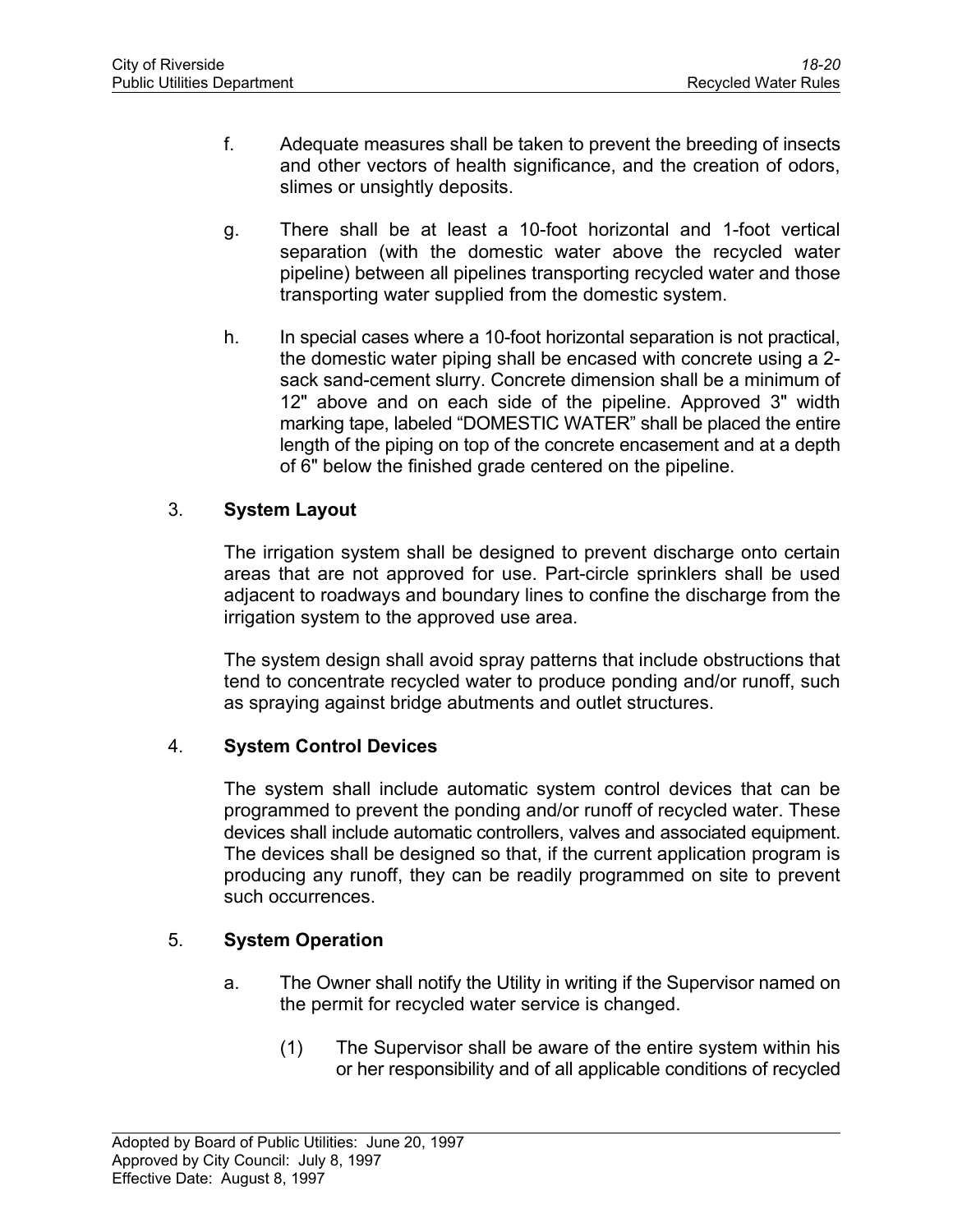water use. The Supervisor shall be responsible for installation, operation and maintenance of pipelines and backflow prevention connection equipment.

- (2) The Owner/Supervisor shall be responsible for the operation and surveillance of onsite recycled water distribution facilities to avoid cross-connections. Cross-connection between the potable water system and the recycled water system shall not take place under any circumstances.
- b. The Owner/Supervisor shall maintain the irrigation system properly so as to minimize failures and to repair broken valves, pipes and sprinklers in a timely fashion.
- c. The Owner/Supervisor shall educate occupants, residents and maintenance personnel on a continuing basis to be sure they understand the proper use of recycled water.
- d. The Owner/Supervisor shall prevent people from drinking and minimize the contacting of recycled water.

## 6. **System Identification**

- a. Each location of a recycled water outlet must be identified and marked with a conspicuous warning label. The label or sign shall be a size no less than 4 inches by 8 inches and shall include the following wording: "RECYCLED WATER - DO NOT DRINK". Signage shall be in Spanish, as well as in English, and shall include the universal symbol for "DO NOT DRINK".
- b. All pipes, valves, and other appurtenances installed above the ground, that are designed to carry recycled water, shall be painted and maintained a purple color, Pantone color #512.
- c. All pipes, valves, and other appurtenances installed below the ground, that are designed to carry recycled water, shall be colored purple. PVC pipe manufactured with an integral purple color shall be marked on opposite sides to read "CAUTION: RECYCLED WATER - DO NOT DRINK" in intervals not to exceed three feet.

### 7. **Inspection Procedures**

**Coverage Inspection**. An inspection is made annually to determine the adequacy of the recycled system in meeting the health and safety concerns. The coverage inspection reviews concerns of over spray, misting, ponding,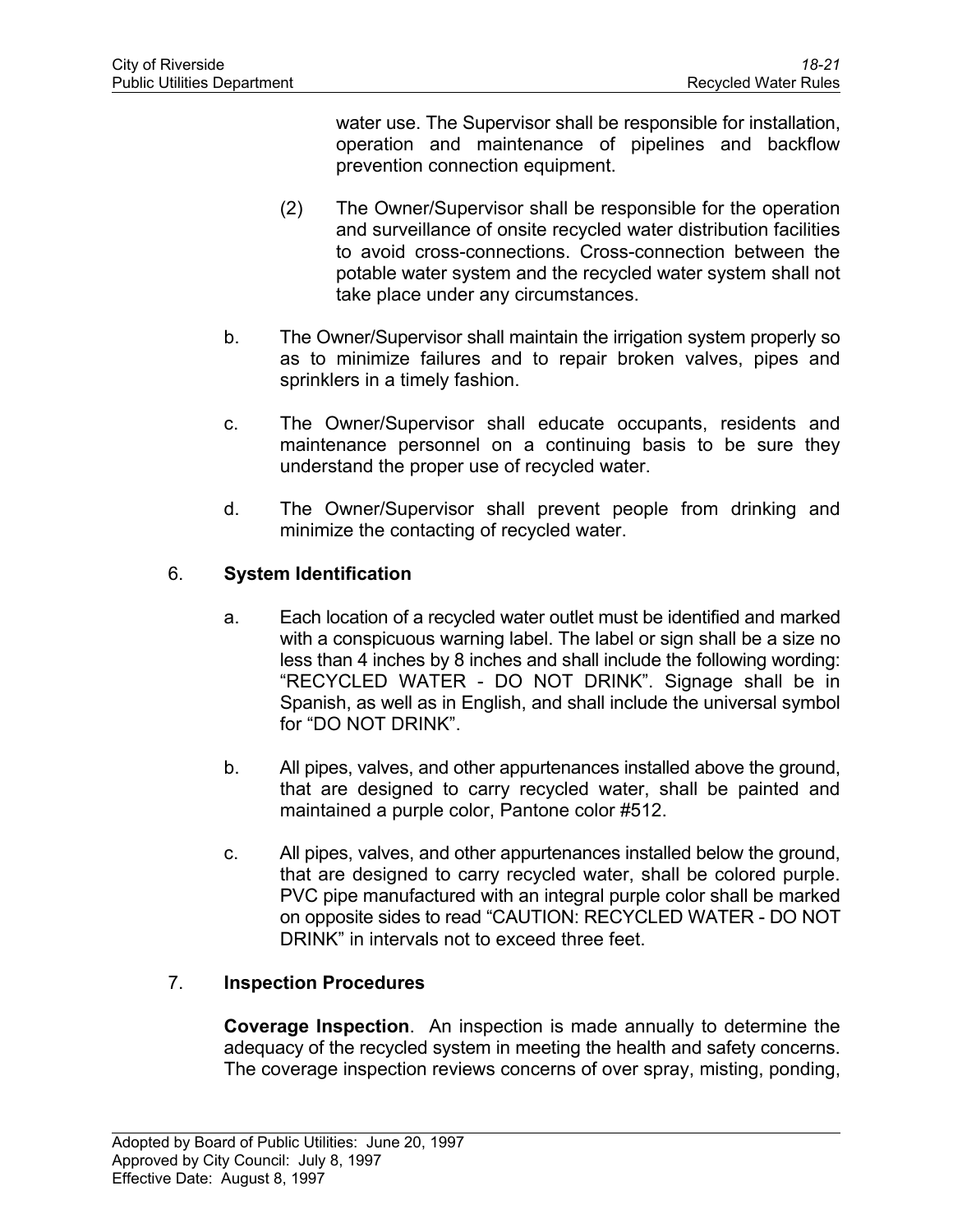runoff, color coding and signage. The Department of Environmental Health or the Program Specialist should be involved in the coverage test and inspection since it directly relates to the protection of public health and safety.

**Cross-connection Inspection.** For sites having both a potable and recycled distribution system, the method of testing is to follow a procedure, approved by the State Health Department and conducted by the Program Specialist with oversight by the local and state health department.

- a. A site walk-through and record check will be performed annually to verify the lack of discoverable cross-connections.
- b. An initial and subsequent cross-connection verification inspection and test shall be performed at least every four years on both the potable and recycled water systems using one of the procedures as follows:
	- (1) Methods for conducting the cross-connection verification test:
		- (i) Shut down test with pressure recorders on both the potable and recycled service connections.
		- (ii) Shut down test by observing each outlet on both the potable and recycled service connections.
		- (iii) Shut down test using a TDS concentration testing of each outlet on both the potable and recycled service connections.
		- (iv) Shut down test using a TDS concentration testing of each hose bibs connection for sites with occupied residences.
		- (v) Exposing and visual inspection of all potable water lines on new construction sites.
		- (vi) Dye testing for sites where it is inconvenient to conduct a shut down test.
		- (vii) Uniform Plumbing Code test for dual plumbing inside building structures.
	- (2) In the event that a cross-connection is discovered, the following procedure, in the presence of the Program Specialist, shall be activated immediately: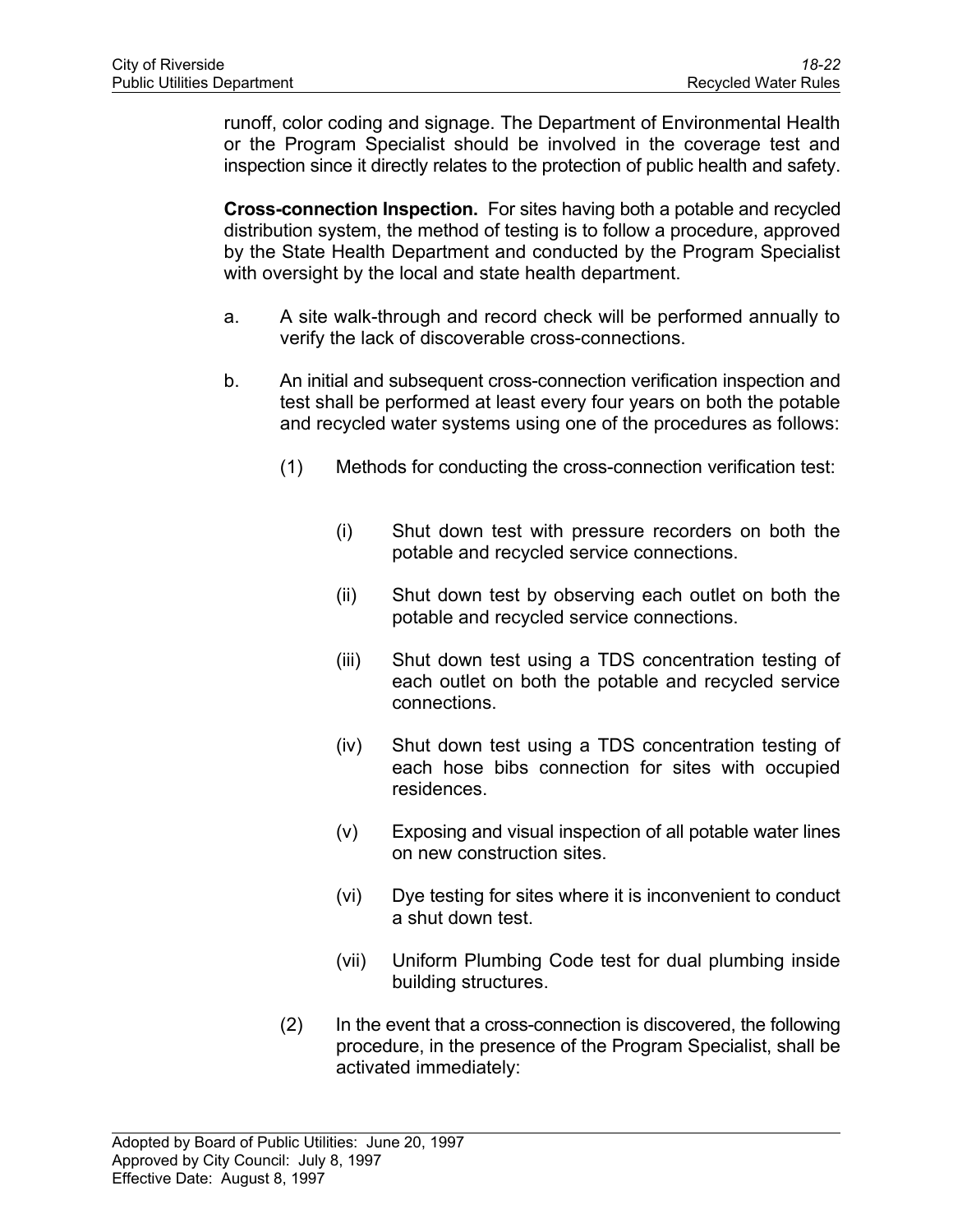- (i) Recycled water piping to the premises shall be shut down at the meter, and the recycled water piping shall be drained.
- (ii) Potable water piping to the property shall be shut down at the meter.
- (iii) All cross-connections shall be uncovered and disconnected.
- (iv) The systems shall be retested following procedures listed in subsection (b)(2) above.
- (v) The potable water system shall be chlorinated with fifty (50) ppm chlorine for twenty-four (24) hours.
- (vi) The potable water system shall be flushed and after twenty-four (24) hours, a standard bacteriological test shall be performed by a certified water testing lab. If test results are acceptable, the potable water system may be reactivated.

The Department of Environmental Health Officer or their designated appointee may substitute for the Program Specialist in the inspections and tests.

# **I. ENFORCEMENT**

### 1. **Notice of Violation**

Any person, firm, corporation, association, or agency found to be violating any provision of these Rules, or the terms and conditions of the user's service agreement, permit, or any applicable Federal, State, City or local statutes, regulations, guidelines, ordinances, or other requirements will be served by the PUD with written notice of non-compliance stating the nature of the violation and providing a reasonable time limit, as determined by the City, for the satisfactory correction thereof. This provision is in addition to, and not by way of derogation of, any other remedies or procedures available to the City by law, regulation, or pursuant to any of the provisions of these Rules.

Notice of violation procedure shall be in addition to any other remedies available to the City, including the provisions set forth in the Water Recycling Law (California Water Code Section 13500 et seq.).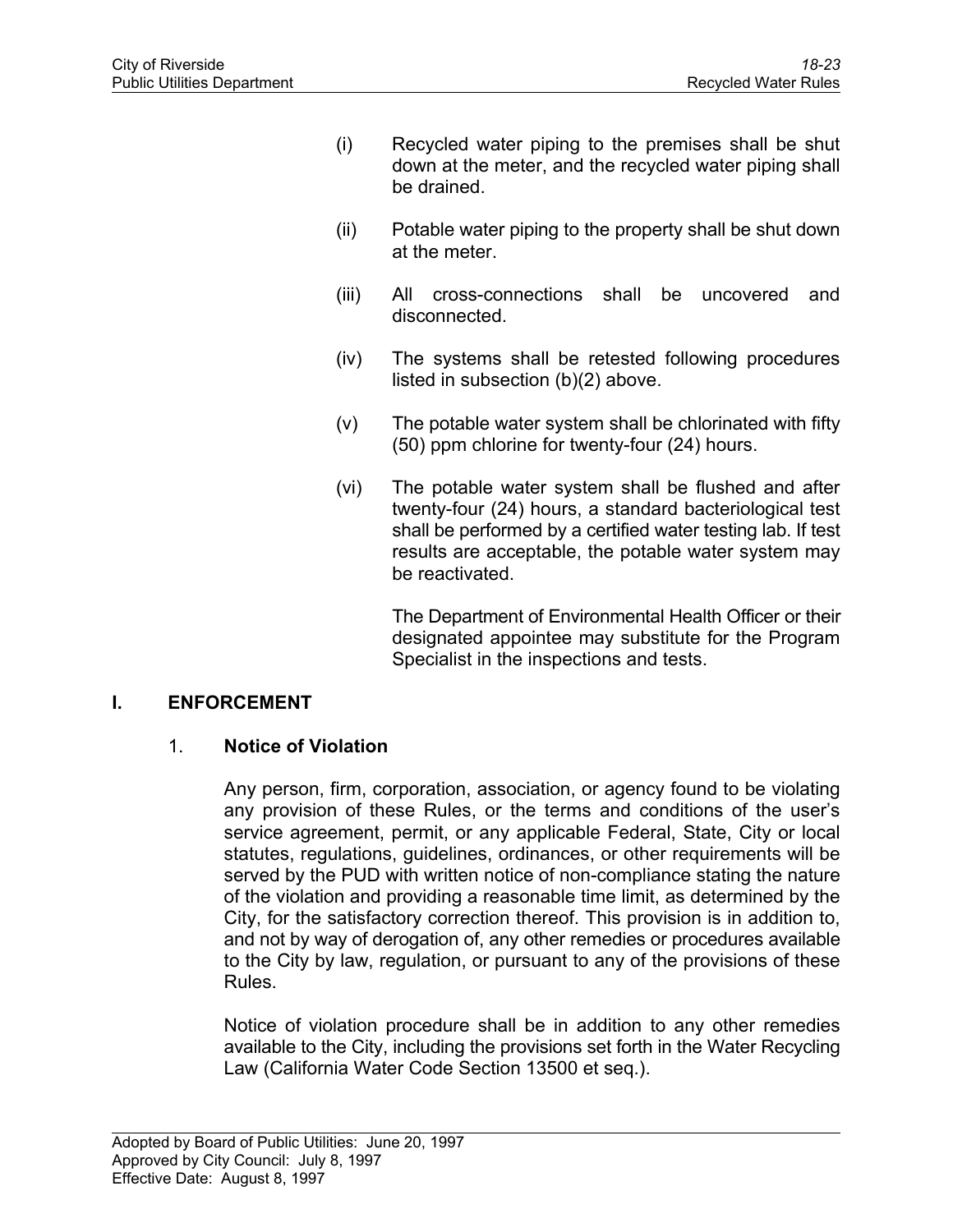# 2. **Non-compliance Following Notice of Violation**

Failure to cease all violations within the stated time limit shall result in revocation of the permit by the Board and termination of recycled water service. At the discretion of the Board, violations regarding any one service may result in termination of recycled water service in the following manner:

- a. **Interim Revocation**: In cases where the serious nature of the violations require immediate action, the Board may, at its discretion, immediately revoke the permit on an interim basis and thereupon cease recycled water service, subject to a timely decision on a permanent revocation of the permit, pursuant to a public hearing as provided herein.
- b. **Permanent Revocation**: Permanent revocation of a permit shall occur only subsequent to a public hearing held in the manner hereinafter provided. The user shall be given written notice of violation ten (10) consecutive calendar days prior to a hearing on the possible permanent revocation of a permit by the Board. The notice shall specify the grounds of the proposed permanent revocation of such permit in reasonable detail and it may elect to suggest corrective actions acceptable to the Board. Notice may be delivered personally to the user or it may be given by deposit in the United States mail with postage prepaid, return receipt requested, addressed to the user as reflected in the records of the City, or addressed to the owner as shown on the last equalized assessment roll of the County, as defined in the Revenue and Taxation Code of the State of California. Any such action to permanently revoke the permit shall be effective immediately after notice of the Board's decision and shall be either personally delivered to the user or placed in the United States mail, postage prepaid, return receipt requested, addressed to the user in the manner hereinabove specified.
- c. **Re-establishment of Service**: Any request to re-establish service subsequent to the permanent revocation of a permit and the termination of recycled water service, shall be in the manner prescribed for initially obtaining recycled water service from the PUD, which may include the collection of a security deposit. However, in addition, the PUD may, at its discretion, require that a service agreement, approval of a new Project Report and financial security conditioned upon compliance with the Rules be provided in an amount, manner and for a period of time as determined by the PUD.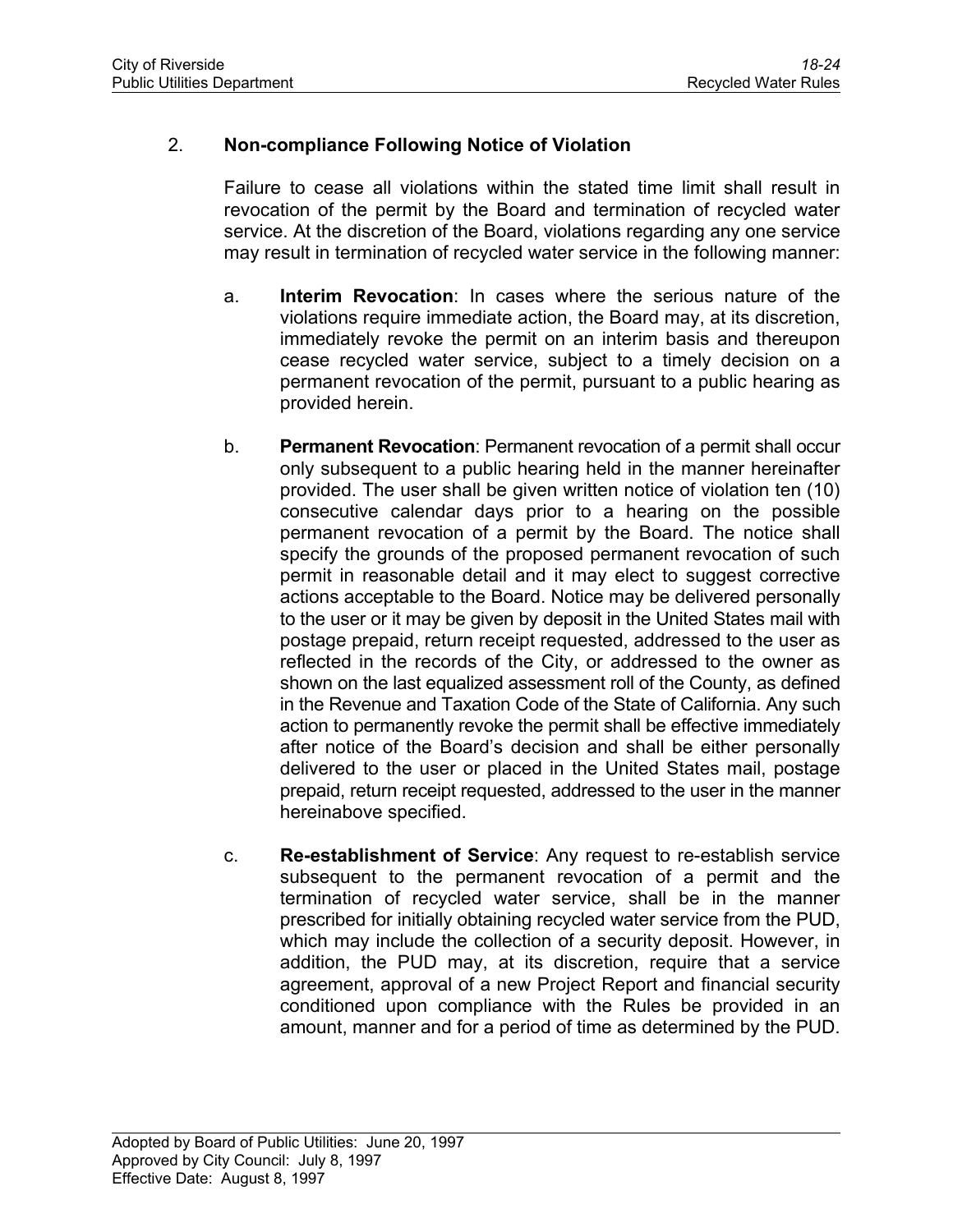The PUD shall have the right to refuse to re-establish service following permanent revocation of a permit for violations of these provisions.

Re-establishment of service shall only be made during regular working hours established by the PUD.

- d. **Delinquency**: Disconnection of service by reason of a delinquent bill shall not automatically constitute revocation of a permit. However, such delinquency may be considered as sufficient reason for a revocation of permit, in accordance with the provisions of these Rules.
- e. **Provisions**: The continuing satisfaction of the requirements of these Rules is an on-going condition of service.
- f. **Objections**: The user may file a notice of objection with the PUD within sixteen (16) days after notice of violation is given or mailed to the owner. The objection must be in writing and specify the reasons for the objection. The preliminary determination shall be made, with the user able to appeal this determination in a process established by the Board. The decision resulting from the appeal process shall be final.
- g. **Appeals**: Appeals on any ruling of the Board concerning violations of the provisions or penalties provided for in these Rules shall be in writing requesting for reconsideration within sixteen (16) days of receiving the result of the preliminary determination. The Board may grant the user an opportunity to present additional oral or documentary information, or it may decide on the basis of information filed in connection with the objection/appeal. The Board shall respond within sixteen (16) days of receipt of the appeal, with a decision whose findings shall be final.
- h. **Conflicts**: If there is any conflict between the provisions of these Rules and the provisions of any other applicable laws or regulations, the most restrictive requirement shall control and prevail, as determined by the City.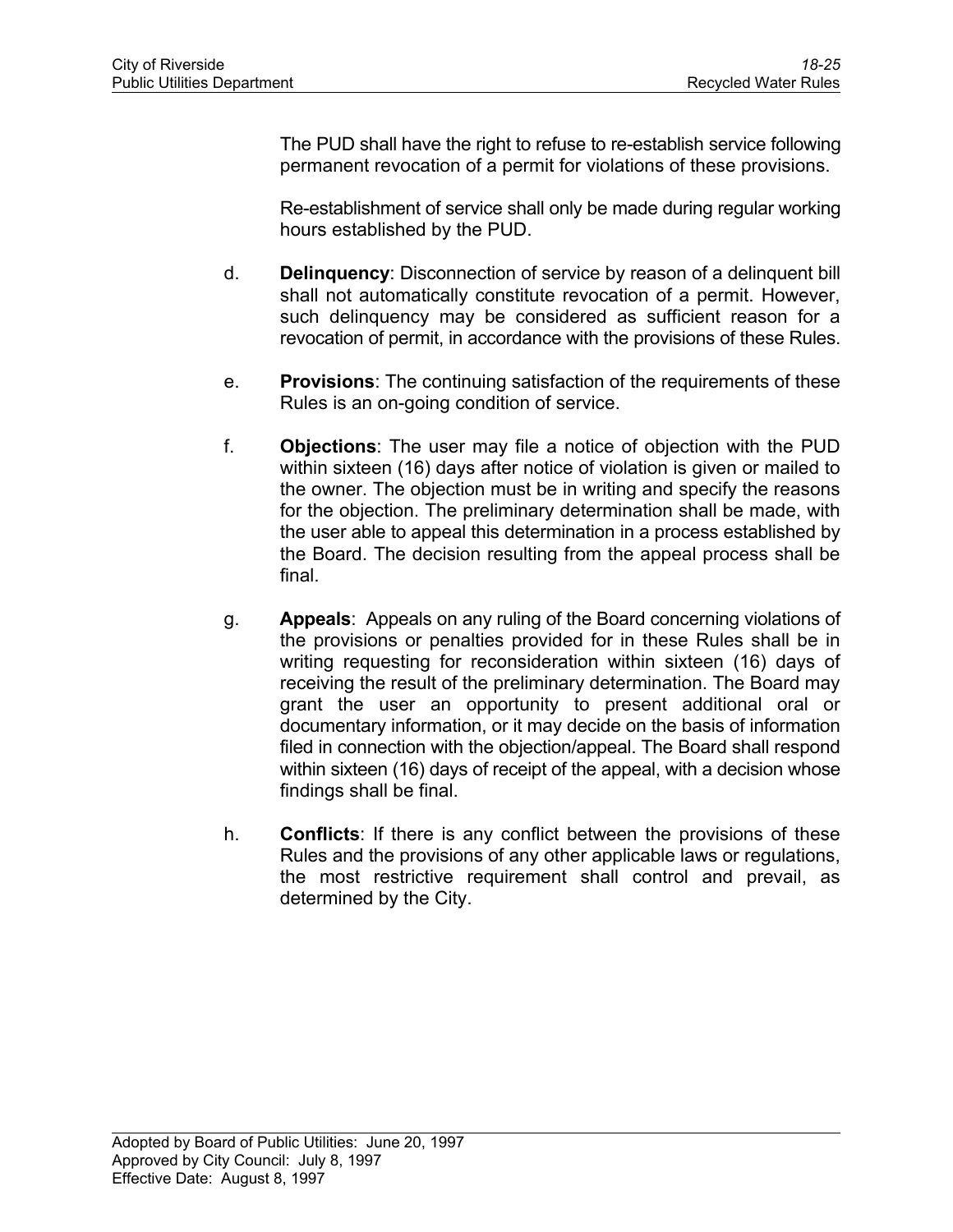#### **CITY OF RIVERSIDE RECYCLED WATER SERVICE**

#### **General Notes**

#### **System Operation**

- 1. Irrigated areas of human contact parks, playgrounds, school yard and golf courses during the late night/early morning hours.
- 2. Prevent washing of food or eating utensils in recycled water.

#### **System Installation**

- 1. Hose bibs are not permitted on the recycled water irrigation system.
- 2. Provide a physical separation barrier between areas irrigated with recycled water and areas irrigated with potable water.
- 3. Each of the recycled water system, the potable water system and any other separate water system, shall be provided with appropriate drain valving and air vacuum valves to allow the deactivation and draining of each water system.

#### **System Identification**

- 1. All on-site potable water lines and recycled water lines must have distinguishing identification.
	- a. The warning tape for the newly installed potable water piping must be approved 3" width marking tape, labeled "DOMESTIC WATER" centered 12 inches above the entire length of the piping. The warning tape for the recycled water piping must also be centered 12 inches above the entire length of the piping. The recycled water warning tape must be purple in color, Pantone color #512, having a minimum of 3" in width with the words "CAUTION: RECYCLED WATER - DO NOT DRINK" printed in ½" high, black, uppercase letters.
- 2. All new buried recycled water distribution piping, including service lines, valves and other appurtenances shall be either embossed or integrally stamped/marked colored purple, Pantone color #512, "CAUTION: RECYCLED WATER - DO NOT DRINK".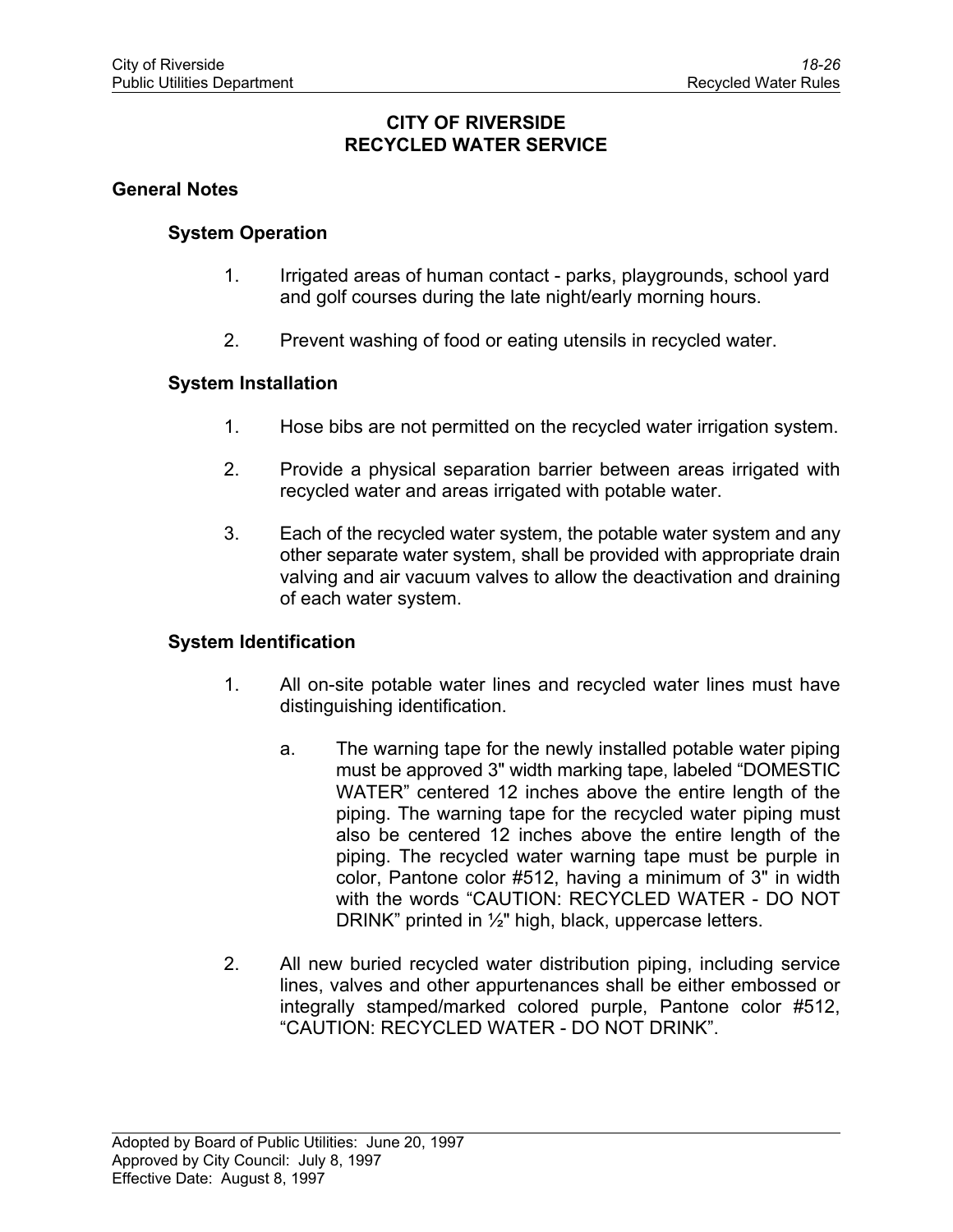3. Outlets for the recycled water must be identified and marked with a conspicuous warning label. The label or sign shall be a size no less than 4 inches by 8 inches, that include the following wording: "RECYCLED WATER - DO NOT DRINK". Signage shall be in Spanish, as well as in English, and shall include the universal symbol for "DO NOT DRINK".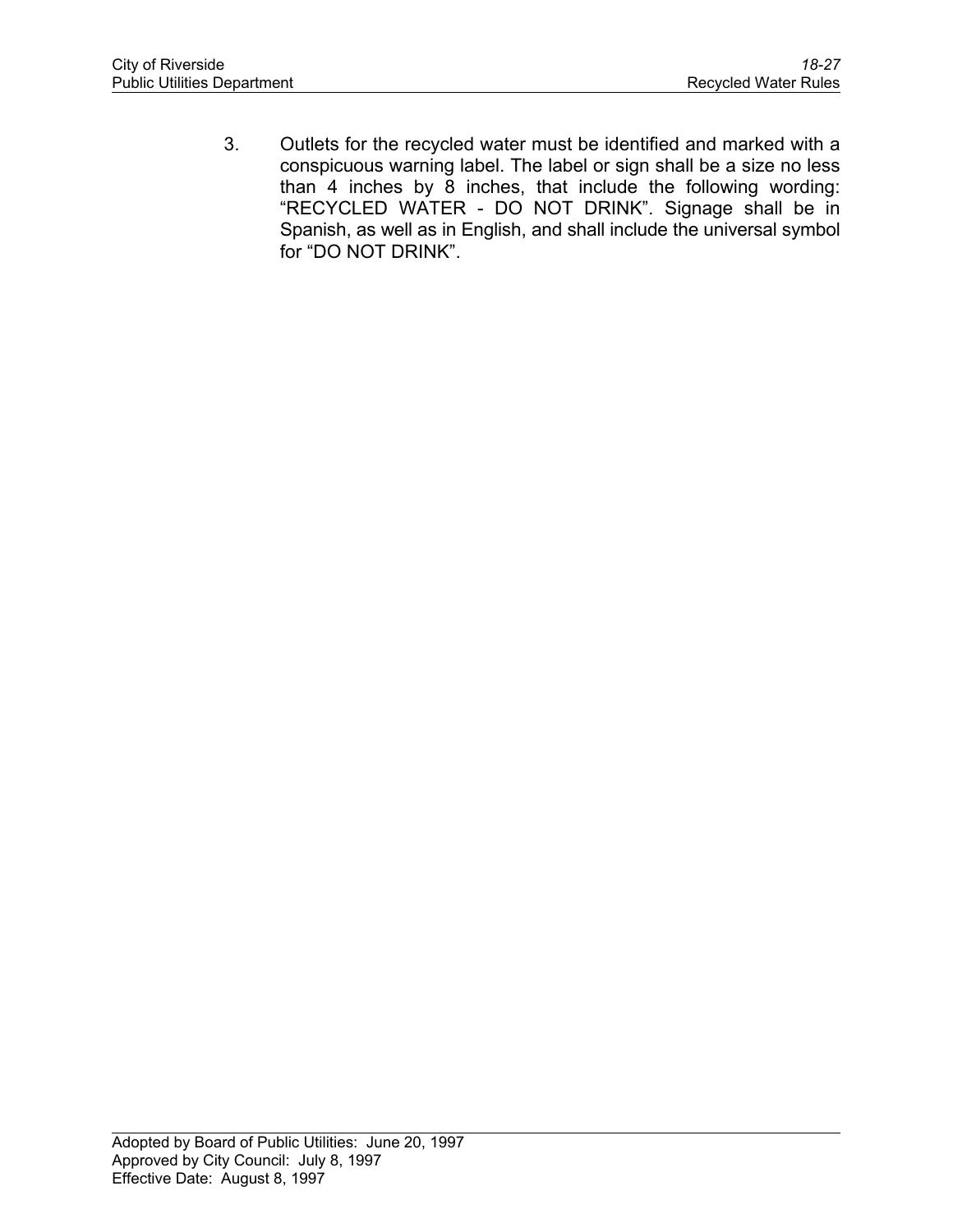#### **CITY OF RIVERSIDE RECYCLED WATER SERVICE**

#### **Service Interactions**

The following interaction with the City can occur during the obtaining and ongoing administration of recycled water service. Interactions for irrigation and construction use may differ. Interactions are listed in the order of normal occurrence.

#### 1. **Preliminary Investigation**

Applicant meets with the PUD to establish potential service locations and service pressures for proposed site. Areas that may receive recycled water and areas that must receive potable water are established. See Subsection D.2.

#### 2. **Application Submittal**

Applicant completes and submits to the PUD the application form and onsite usage plan showing proposed areas to receive recycled water, proposed service locations, meter size, size and location of offsite facilities that would provide service, and any other specific call-outs regarding recycled water use. See Subsection D.3.

#### 3. **Recycled Water User Permit Issuance**

The City reviews the application form and Project Report and if acceptable, submits copies to the RWQCB for their review and approval. The PUD concurrently submits copies to state and county health departments for their review and approval. If regulatory review of application is successful, the PUD issues a Recycled Water User Permit with assigned accounting number. See Subsection D.4.

#### 4. **Plan Submittal**

Irrigation designer prepares plans and specifications and submits three copies to the City for review. Designer concurrently submits additional required information along with construction cost estimate to establish plan review and inspection fee. Plan review and inspection fee is paid to the PUD. Plans must be approved prior to facilities installation. Construction water user prepares and submits location drawing to the PUD for review. Operator concurrently submits materials list to the PUD for approval prior to construction of water facility installation. See Subsection D.5.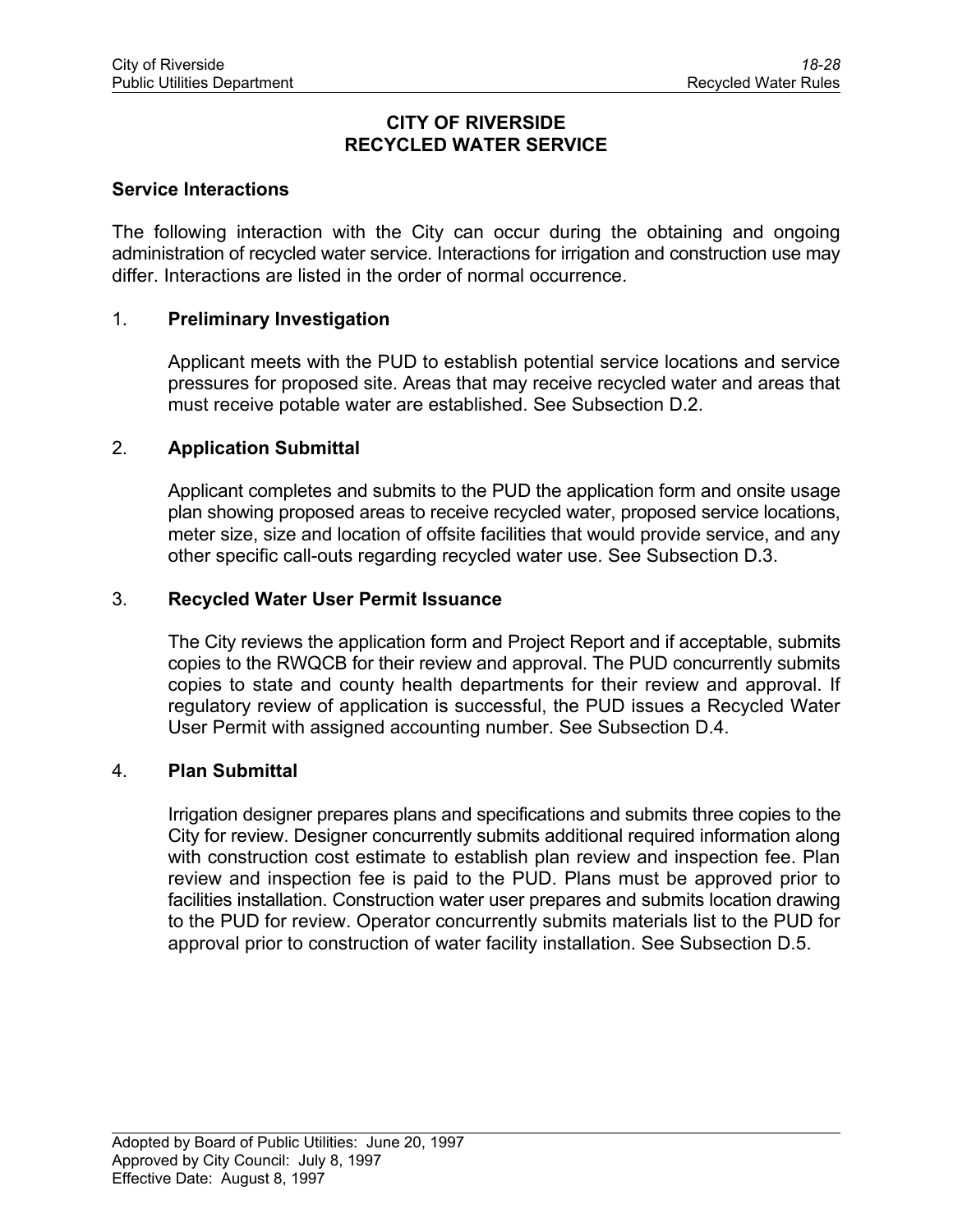#### 5. **Construction Schedule**

The contractor submits facilities installation schedule to the PUD in order to initiate the inspection process. A minimum of 70 hours notice must be given before starting work and before all inspection requirements. See Subsection D.5, G.3 and H.1.

#### 6. **Record Document Submittal**

Irrigation designer prepares as-built drawings and control charts and submits to the City for review and approval prior to regular service start-up. See Subsections G.3 and G.5.

#### 7. **Service Connection**

The user makes a request to the PUD to have meter(s) installed. The request for meter(s) must be accompanied by all preliminary and connection fees. See Subsection F.2.

#### 8. **Final Inspection**

The contractor or user requests the PUD to perform a final inspection after completion of facilities installation and approval of any required record documents. Operational testing is included as part of final inspection after the completion of the shut-down verification using potable water. See Subsection H.7.

#### 9. **Service Start-up**

User makes a request to the PUD for service start up after final inspection. The City notifies RWQCB of intent to begin service and, upon authorization of RWQCB, the PUD begins regular service after a successful "cross-connection shutdown test" as described in the Project Report. Start-up requests must be accompanied by cash deposit. After start-up, the City confirms service to RWQCB and state and county health departments. See Subsection F.2.

#### 10. **System Surveillance**

The PUD Program Specialist regularly inspects, at least annually, the offsite and onsite facilities to make sure the system and operation is in conformance with the permit. A written report documenting the results of the inspection shall be submitted to the State Health Department. See Subsection H.7.